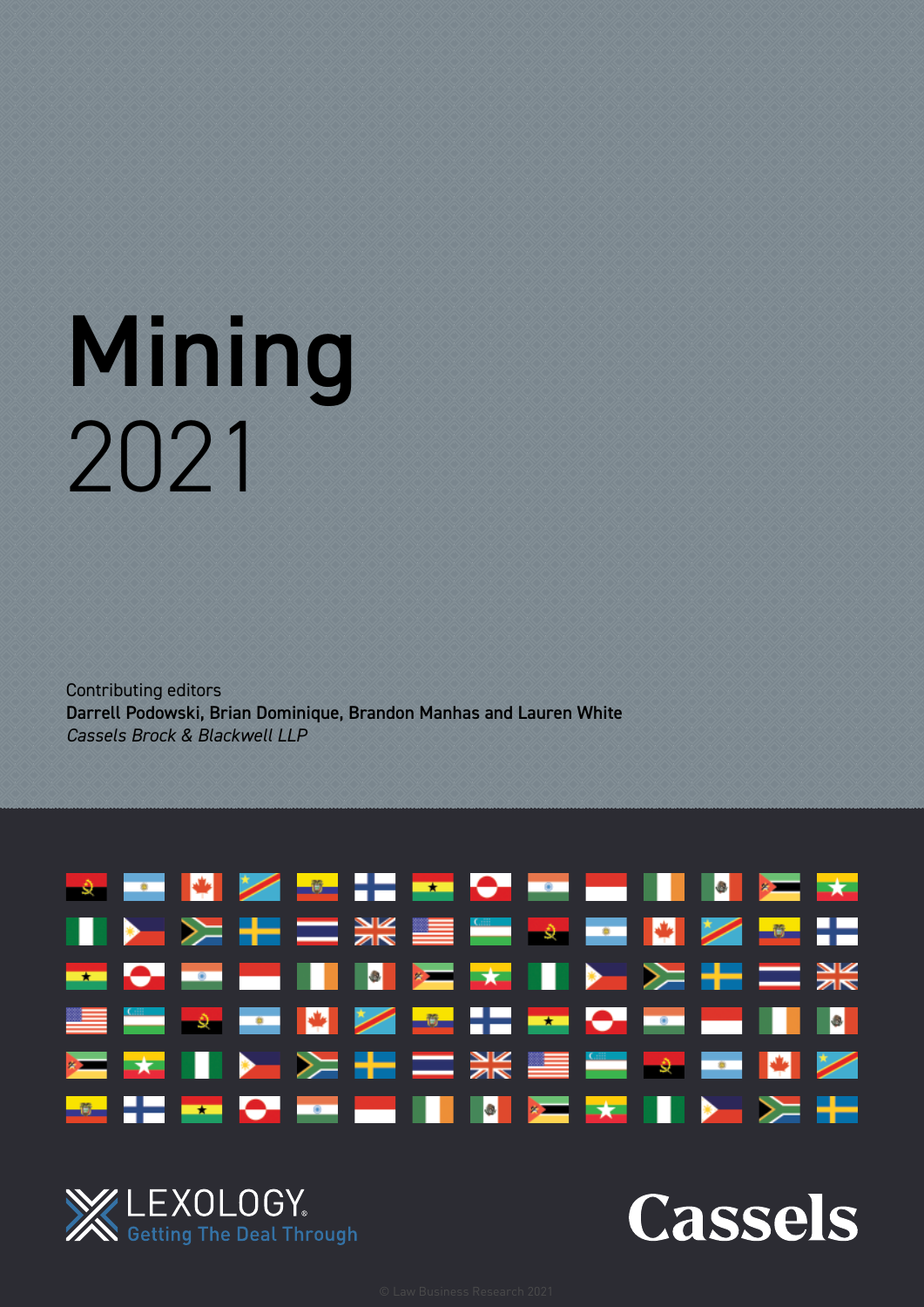### Cassels

#### WE KNOW THE DRILL

Mining is a global industry, so we're global. It's as simple as that. From Australia to Zambia, and virtually every mining jurisdiction in between, we have first-hand experience and on-the-ground relationships that allow us to represent our clients' interests wherever they need us.

[cassels.com](http://cassels.com)

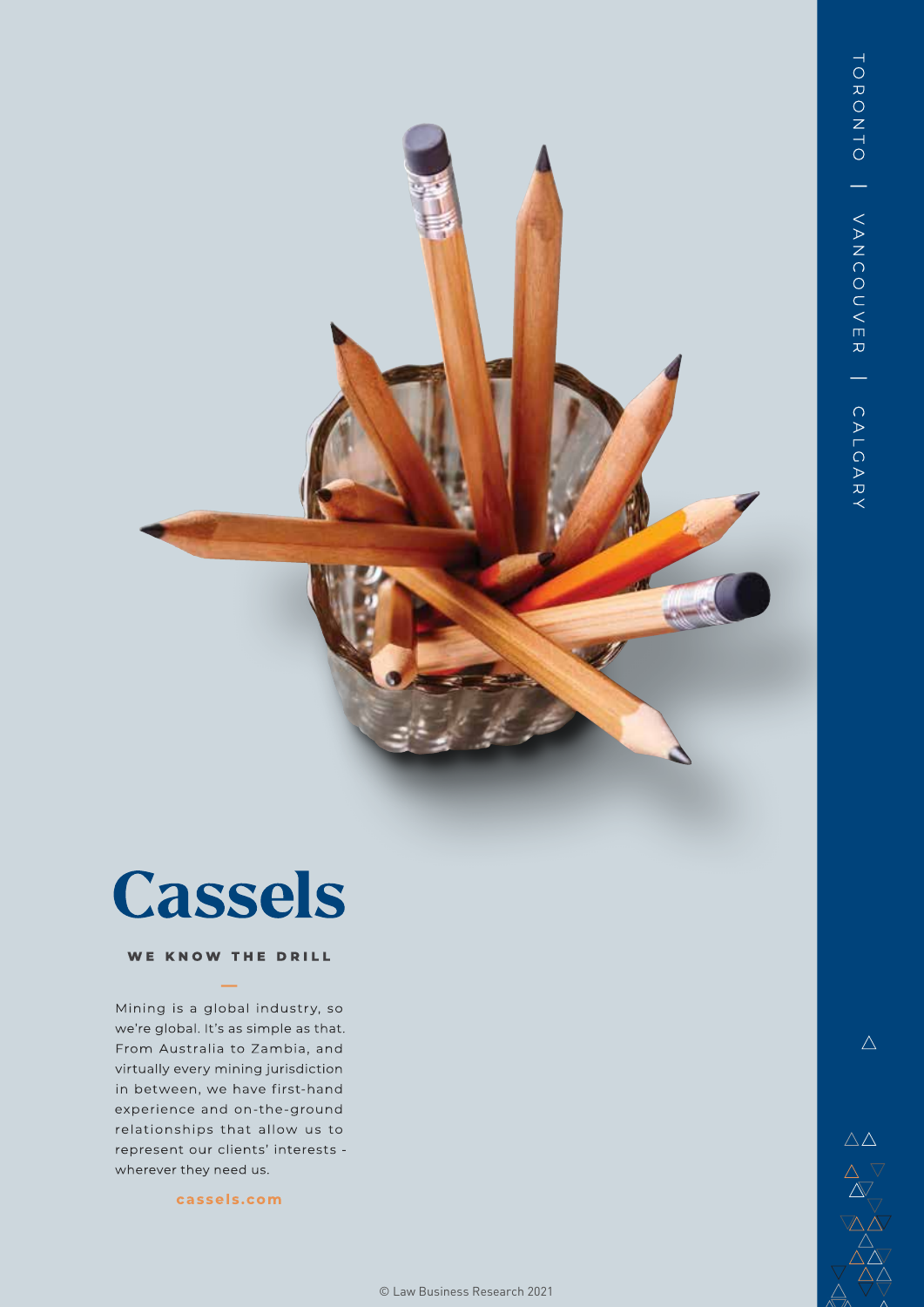#### Publisher

Tom Barnes [tom.barnes@lbresearch.com](mailto:tom.barnes@lbresearch.com)

**Subscriptions** Claire Bagnall [claire.bagnall@lbresearch.com](mailto:claire.bagnall@lbresearch.com)

#### Senior business development manager Adam Sargent

[adam.sargent@gettingthedealthrough.com](mailto:adam.sargent@gettingthedealthrough.com)

#### Published by

Law Business Research Ltd Meridian House, 34-35 Farringdon Street London, EC4A 4HL, UK

The information provided in this publication is general and may not apply in a specific situation. Legal advice should always be sought before taking any legal action based on the information provided. This information is not intended to create, nor does receipt of it constitute, a lawyer– client relationship. The publishers and authors accept no responsibility for any acts or omissions contained herein. The information provided was verified between April and May 2021. Be advised that this is a developing area.

© Law Business Research Ltd 2021 No photocopying without a CLA licence. First published 2005 Seventeenth edition ISBN 978-1-83862-690-7

Printed and distributed by Encompass Print Solutions Tel: 0844 2480 112



## **Mining** 2021

#### Contributing editors Darrell Podowski, Brian Dominique, Brandon Manhas and Lauren White

Cassels Brock & Blackwell LLP

Lexology Getting The Deal Through is delighted to publish the seventeenth edition of *Mining*, which is available in print and online at [www.lexology.com/gtdt.](http://www.lexology.com/gtdt)

Lexology Getting The Deal Through provides international expert analysis in key areas of law, practice and regulation for corporate counsel, cross-border legal practitioners, and company directors and officers.

Throughout this edition, and following the unique Lexology Getting The Deal Through format, the same key questions are answered by leading practitioners in each of the jurisdictions featured. Our coverage this year includes new chapter on Ireland, Nigeria and Uzbekistan.

Lexology Getting The Deal Through titles are published annually in print. Please ensure you are referring to the latest edition or to the online version at [www.lexology.com/gtdt.](http://www.lexology.com/gtdt)

Every effort has been made to cover all matters of concern to readers. However, specific legal advice should always be sought from experienced local advisers.

Lexology Getting The Deal Through gratefully acknowledges the efforts of all the contributors to this volume, who were chosen for their recognised expertise. We also extend special thanks to the contributing editors, Darrell Podowski, Brian Dominique, Brandon Manhas and Lauren White of Cassels Brock & Blackwell LLP, for their assistance with this volume.



London May 2021

Reproduced with permission from Law Business Research Ltd This article was first published in June 2021 For further information please contact [editorial@gettingthedealthrough.com](mailto:editorial@gettingthedealthrough.com)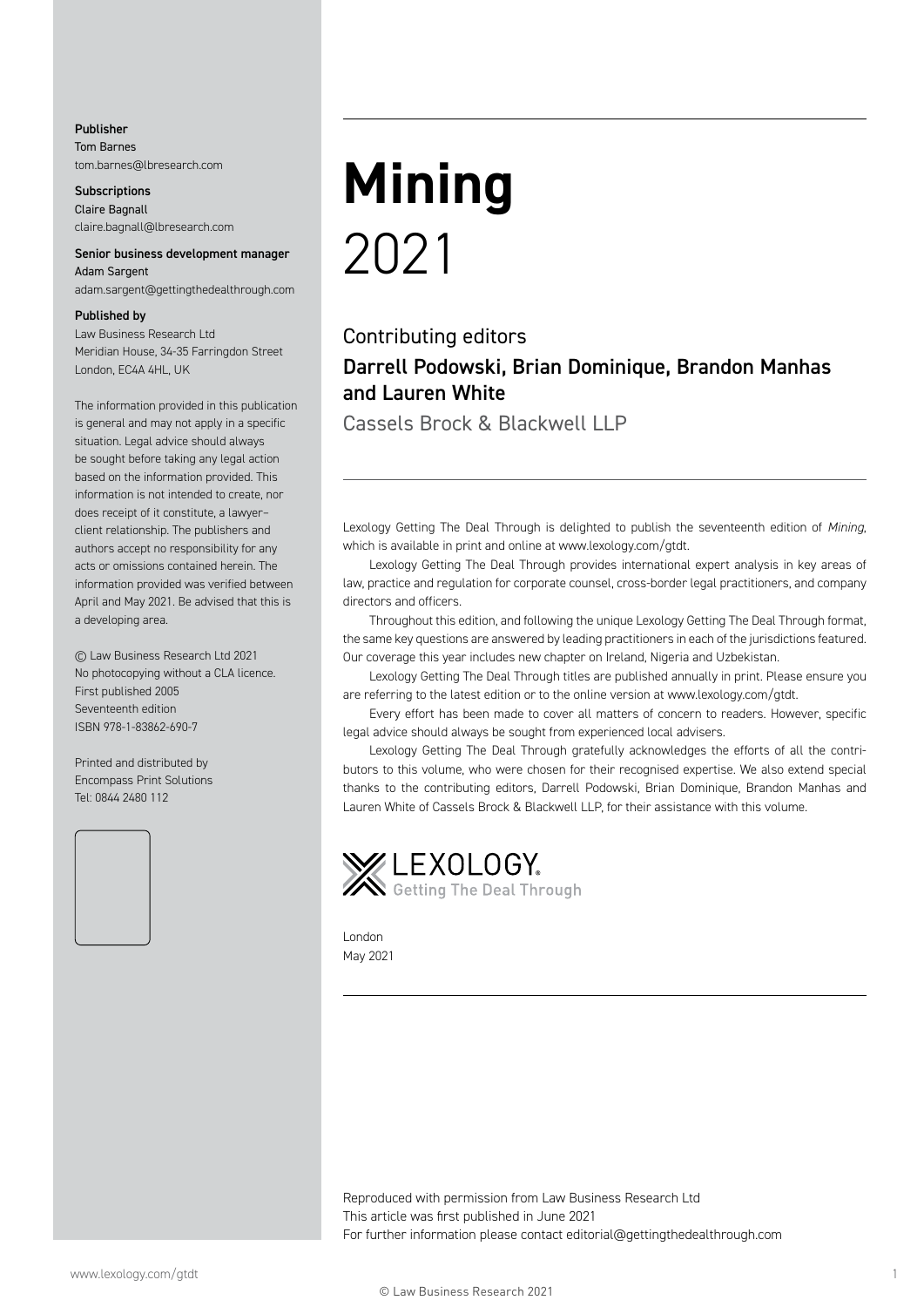### **Contents**

| Introduction: the coronavirus pandemic<br>and its effect on mining                                                            | 5               |
|-------------------------------------------------------------------------------------------------------------------------------|-----------------|
| Darrell Podowski, Brian Dominique, Brandon Manhas<br>and Lauren White<br>Cassels Brock & Blackwell LLP                        |                 |
| <b>Latin America overview</b>                                                                                                 | 8               |
| Florencia Heredia<br>Allende & Brea                                                                                           |                 |
| Angola                                                                                                                        | 12 <sup>2</sup> |
| João Afonso Fialho and Ângela Viana<br><b>VdA</b>                                                                             |                 |
| <b>Argentina</b>                                                                                                              | 22              |
| Florencia Heredia, Agostina L Martinez and<br>Valentina Surraco Urtubey<br>Allende & Brea                                     |                 |
| Canada                                                                                                                        | 35              |
| Darrell Podowski, Brian Dominique, Brandon Manhas<br>and Lauren White<br>Cassels Brock & Blackwell LLP                        |                 |
| <b>Democratic Republic of Congo</b>                                                                                           | 46              |
| Olivier Bustin and Matthieu Le Roux<br>AhV                                                                                    |                 |
| <b>Ecuador</b>                                                                                                                | 55              |
| César Zumárraga and Juan Larrea Savinovich<br>Tobar ZVS Spingarn                                                              |                 |
| <b>Finland</b>                                                                                                                | 65              |
| Panu Skogström and Niklas Vartiainen<br>Kalliolaw Asianajotoimisto Oy                                                         |                 |
| Ghana                                                                                                                         | 84              |
| Kimathi Kuenyehia Sr, Michael Edem Akafia, Sefakor Kuenyehia<br>and Kafui Quashigah<br>Kimathi & Partners Corporate Attorneys |                 |
| <b>Greenland</b>                                                                                                              | 95              |
| Holan Kibcassed and Dotor Schriver                                                                                            |                 |

Helen Kibsgaard and Peter Schriver Nuna Law Firm

| India                                                                                                | 104              |
|------------------------------------------------------------------------------------------------------|------------------|
| Neeraj Menon and Karthy Nair<br>Trilegal                                                             |                  |
| <b>Indonesia</b>                                                                                     | 114              |
| Fitriana Mahiddin and Fernando Lintong<br><b>SSEK Legal Consultants</b>                              |                  |
| <b>Ireland</b>                                                                                       | 127              |
| Brendan Ringrose, Thérèse Rochford, Robert Carroll<br>and Gerald Quinn<br>Whitney Moore LLP          |                  |
| <b>Mexico</b>                                                                                        | 141              |
| Enrique Rodríguez del Bosque<br>RB Abogados                                                          |                  |
| <b>Mozambique</b>                                                                                    | 152              |
| João Afonso Fialho, Guilherme Daniel and Ângela Viana<br>VdA                                         |                  |
| Myanmar                                                                                              | 162 <sub>2</sub> |
| Khin Cho Kyi, Kana Manabe, Sooksun Popun-Ngarm<br>and Albert T Chandler<br>Myanmar Legal MHM Limited |                  |
| <b>Nigeria</b>                                                                                       | 171              |
| 'Gbite Adeniji and Jumoke Fajemirokun<br><b>ENR Advisory</b>                                         |                  |
| <b>Philippines</b>                                                                                   | 178              |
| Patricia A 0 Bunye<br>Cruz Marcelo & Tenefrancia                                                     |                  |
| <b>South Africa</b>                                                                                  | 187              |
| Peter Leon and Patrick Leyden<br><b>Herbert Smith Freehills LLP</b>                                  |                  |
| <b>Sweden</b>                                                                                        | 199              |
| Peter Dyer and Pia Pehrson<br>Foyen Advokatfirma                                                     |                  |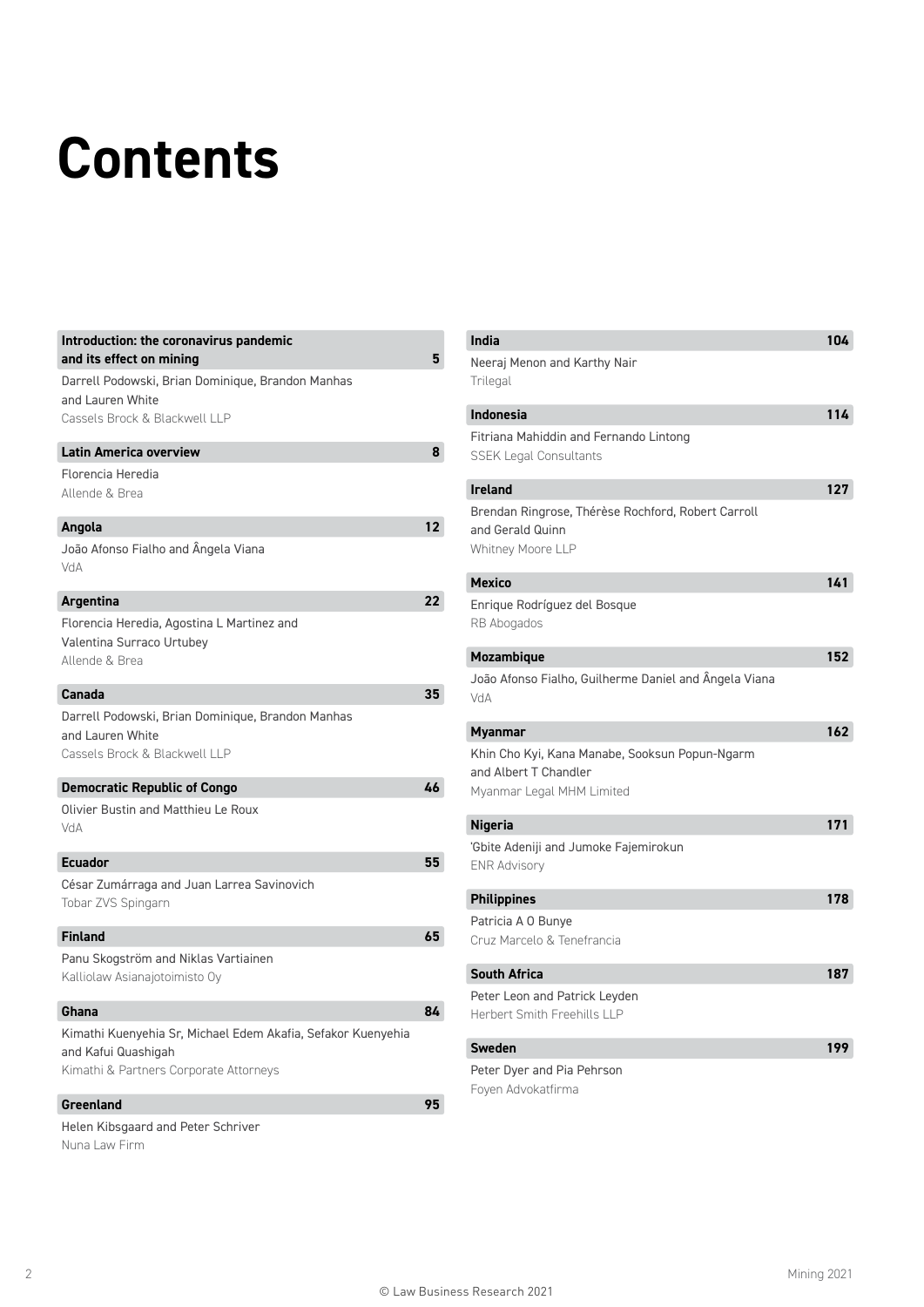| <b>Thailand</b>                                                                                                                                    | 207 |
|----------------------------------------------------------------------------------------------------------------------------------------------------|-----|
| Nuanporn Wechsuwanarux, E T Hunt Talmage III,<br>Sawanee Gulthawatvichai, Tachatorn Vedchapun<br>and Noraseth Ohpanayikool<br>Chandler MHM Limited |     |
| <b>United Kingdom</b>                                                                                                                              | 219 |
| Richard Blunt, Susannah Davies and Jackson Martin<br>Baker McKenzie                                                                                |     |
| <b>United States</b>                                                                                                                               | 229 |
| John D Fognani and Christopher J Reagen<br>Haynes and Boone LLP                                                                                    |     |
| <b>Uzbekistan</b>                                                                                                                                  | 242 |
| Bakhodir Jabborov, Anora Turakhujaeva, Olmoskhon Khamidova,<br>Dilorom Yuldasheva and Parvina Bashirova<br><b>GRATA</b> International              |     |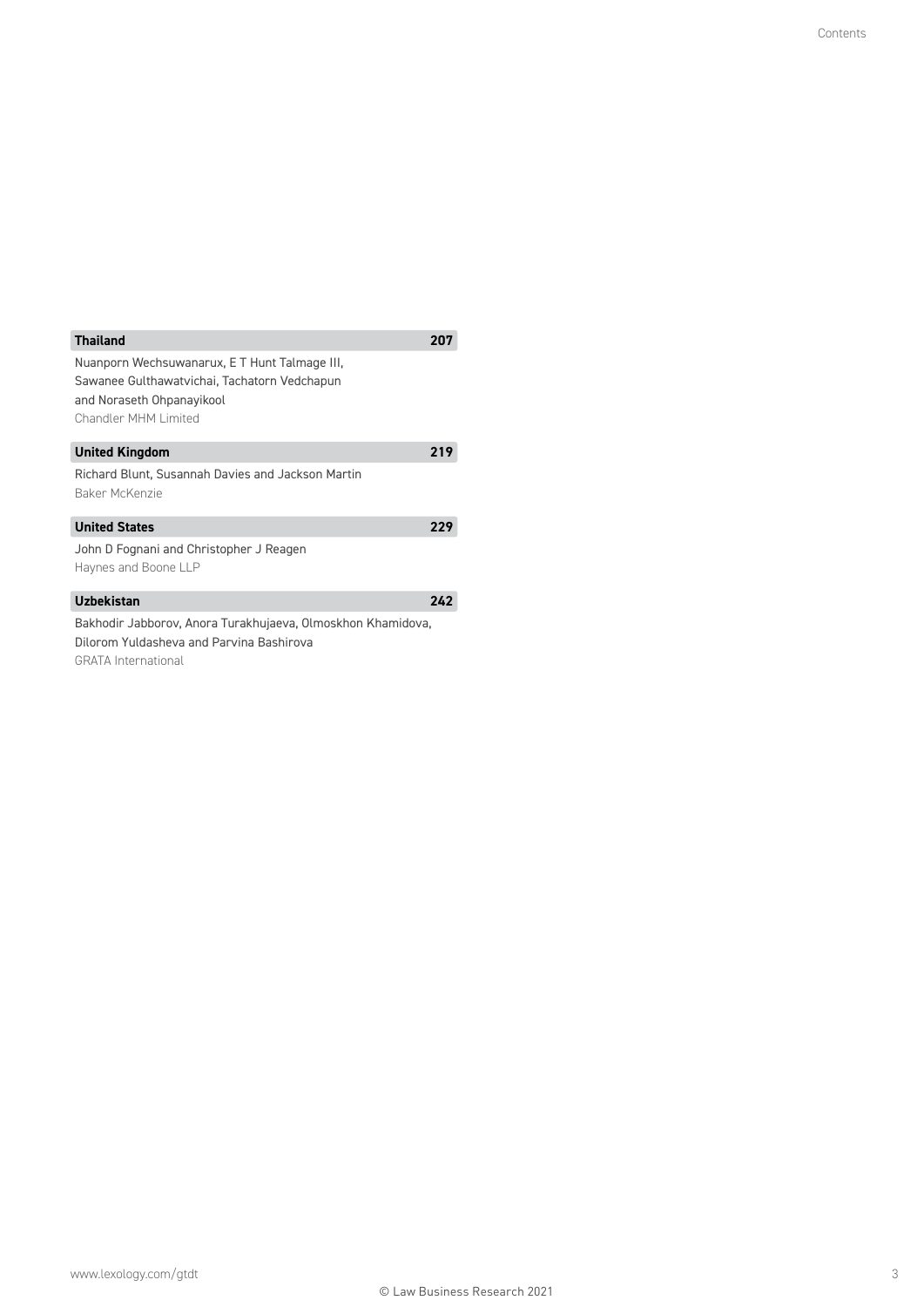### <span id="page-5-0"></span>**Canada**

#### Darrell Podowski, Brian Dominique, Brandon Manhas and Lauren Whit[e\\*](#page-15-0)

Cassels Brock & Blackwell LLP

#### **MINING INDUSTRY**

#### **Standing**

1 What is the nature and importance of the mining industry in your country?

Mining is a main industry in Canada. In 2019, Statistics Canada reported the minerals sector directly and indirectly contributed C\$109 billion (5 per cent) to Canada's GDP. The minerals sector accounted for approximately 719,000 jobs throughout Canada, with 392,000 jobs directly related to mining and processing and related activities.

Canada is home to numerous mining companies that explore for minerals in Canada and worldwide. In 2019, an approximate total of 1,300 Canadian mining companies had mining and exploration assets valued at C\$263.2 billion. In addition, Canadian companies had mining and exploration assets worth C\$177.8 billion located in 96 countries, including regions such as Africa, Australasia, Europe, South America and the United States.

The financial markets in Canada provide a large part of the funding for these companies, and the tax and securities laws provide significant incentives for investment in the mining industry in Canada. The stock exchanges facilitate the financing of junior and senior mining companies. Almost 50 per cent of the world's public mining companies are listed on the Toronto Stock Exchange (TSX) and the TSX Venture Exchange (TSX Venture). In the past five years, 37 per cent of all global mining equity capital was raised by companies listed on the TSX and TSX Venture. Canada has a large concentration of professionals in the technical, engineering, legal, accounting and management fields that sustain a robust mining industry.

#### **Target minerals**

#### 2 | What are the target minerals?

Canada produces approximately 60 different minerals and metals at 200 active mines and 6,500 sand and gravel pits and stone quarries, positioning itself as a leading global producer. Canada ranks at the top in the global production of potash, and is a major producer of aluminium, cobalt, diamonds, copper, zinc, molybdenum, gold, nickel, platinum group metals, salt, titanium concentrates and uranium. Key exports include aluminium, coal, copper, diamonds, gold, uranium, nickel, potash, zinc, iron ore and steel.

Canada has increased interest and production in minerals used in battery technology and renewable energy including cobalt, lithium and nickel.

#### **Regions**

#### 3 Which regions are most active?

While all provinces and territories produce minerals to varying degrees, British Columbia, Ontario, Quebec and Saskatchewan are the largest producers. For additional information, including statistics on indigenous participation in the minerals and metals sector, see the Natural [Resources Canada - Minerals and Metals Facts website \(https://www.](https://www.nrcan.gc.ca/mining-materials/facts/20507) nrcan.gc.ca/mining-materials/facts/20507) and the Minerals and the [economy section \(https://www.nrcan.gc.ca/mining-materials/facts/](https://www.nrcan.gc.ca/mining-materials/facts/minerals-economy/20529#indigenous) minerals-economy/20529#indigenous).

#### **LEGAL AND REGULATORY STRUCTURE**

#### **Basis of legal system**

#### 4 | Is the legal system civil or common law-based?

Canada's legal system is a combination of common law and civil law. The common law applies in all provinces and territories of Canada, except for Québec, which is the only province with a civil code.

#### **Regulation**

#### 5 | How is the mining industry regulated?

Canada is a federalist state: legislative authority with respect to mining is constitutionally allocated between the Federal Parliament and the country's 10 provincial Legislatures.

The provincial Legislatures principally regulate the exploration and extraction of minerals in the province through the ownership, administration and control of public lands and minerals, and legislative jurisdiction over natural resources. Any mining project is also subject to applicable federal laws (including with respect to the environment, fisheries, imports and exports and Indigenous peoples). The provincial mining regimes are generally consistent across all ten provinces.

Canada's Federal Parliament has the power to make laws in relation to minerals and mining on federal lands and in relation to mineral exports and imports, nuclear energy and minerals used to generate nuclear energy, inter-provincial transportation of dangerous goods, the use of explosives, navigable waters and, perhaps most importantly, the protection and conservation of the environment as it impacts federal jurisdiction, including migratory birds, species at risk and fisheries resources and their habitat.

Canada's three territories (Yukon, Northwest Territories and Nunavut) are under federal jurisdiction and are governed by territorial governments created by federal statute. In the Yukon and Northwest Territories, mineral rights are administered and controlled by the respective territorial government through statutory devolution. In Nunavut, mineral rights continue to be administered and controlled by the federal government. An agreement in principle was reached in 2019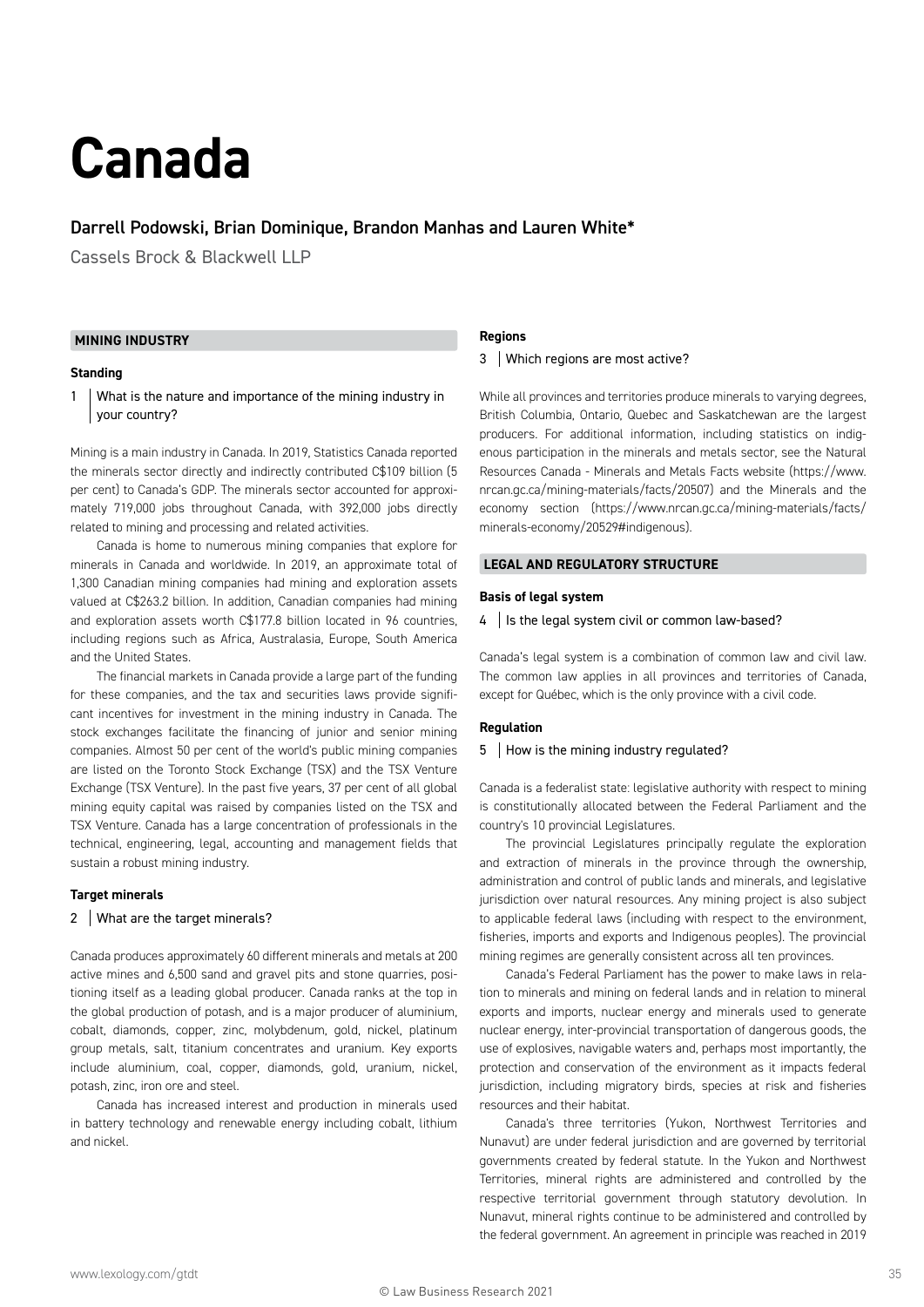with respect to the statutory devolution from the federal government to the Nunavut territorial government of administration and control of public lands and resources; however, full devolution will take a couple more years.

#### 6 What are the principal laws that regulate the mining industry? What are the principal regulatory bodies that administer those laws? Were there any major amendments in the past year?

Legislation regulating mining activities at the federal and provincial level fall into two main categories: (1) private matters of title and taxation; and (2) economic, social and environmental policies. With regard to the second category, commonly significant decision-making powers are delegated to subordinate bodies or officers to deal with the complexity of the various matters.

Each province and territory has its own laws regulating mining activity, and over the years has amended its relevant legislation to take into account prevailing attitudes related to environmental protection, sustainable development and consultation with local communities. In particular, legislation has been amended to reflect consultation with Indigenous communities – including First Nations, Inuit and Metis peoples. Federal and provincial or territorial laws and regulations related to environmental protection, labour and employment relationships, occupational health and safety matters, etc, also apply to mining activities.

#### **Classification system**

#### What classification system does the mining industry use for reporting mineral resources and mineral reserves?

Canada adheres to the Canadian Institute of Mining, Metallurgy and Petroleum (CIM) Standards, which were adopted in 2005 to establish definitions and guidelines for the reporting of exploration information, mineral resources and mineral reserves in Canada. The CIM Standards are incorporated by reference into the Canadian Securities Administrators' National Instrument 43-101 (NI 43-101), which provides the standards for all technical public disclosure for mineral projects.

CIM is a member of the Committee for Mineral Reserves International Reporting Standards (CRIRSCO) and CIM Standards are consistent with other members: Australia (JORC); Chile (National Committee); South Africa (SAM REC); the United Kingdom (National Committee); the United States; and western Europe.

Canadian companies dual listed in the United States must also comply with property disclosure regulations provided by S-K 1300 relating to mineral disclosure. The new system, which came into effect on 1 January 2021, is substantially similar to those of other CRIRSCObased codes but provide for subtle differences in terminology and, in certain circulates, substantive requirements that differ from NI 43-101.

#### **MINING RIGHTS AND TITLE**

#### **State control over mining rights**

8 To what extent does the state control mining rights in your jurisdiction? Can those rights be granted to private parties and to what extent will they have title to minerals in the ground? Are there large areas where the mining rights are held privately or which belong to the owner of the surface rights? Is there a separate legal regime or process for third parties to obtain mining rights in those areas?

The Crown is the largest holder of minerals in Canada, both as fee simple owner of Crown lands and due to mineral reservations from historic Crown grants. Crown title to all Crown lands is however subject to Aboriginal treaty rights, claims for Aboriginal title or traditional use rights, and the provisions of any applicable modern treaty (land claim) agreement. Each Canadian province and territory has its own system of mineral tenure and legislation pertaining thereto and its own procedures whereby mineral interests may be granted by the Crown and acquired by private legal persons. The Constitution vests ownership of Crown minerals in a province to the provincial Crown and the regulation of mineral tenure, exploration, development, mine operation and environmental remediation in the provinces is predominantly a matter of provincial jurisdiction.

Mineral rights in Canada are a property right with three distinct associated rights.

#### The right of entry on Crown or private lands containing Crown minerals

The right of holders to enter upon, use, occupy and let down such part or parts of the surface rights of the claim as necessary for prospecting and efficient exploration, development and operation of the mines, minerals and mining rights therein. In all jurisdictions, compensation will be owed to existing surface rights owners.

#### Priority over other miners

A recorded mineral claim gives priority over other miners, so long as the claim remains in good standing. Disputes with respect to the recording, registration or priority of claims may be appealed to a quasi-judicial officer or board.

#### The right to a lease and to enter into production

The holder has the exclusive right, to apply for a mining lease over the area of the claim. A mining lease grants the right to enter into production and, upon production, to take title to the minerals and to process and dispose of them for valuable consideration.

#### **Publicly available information and data**

9 What information and data are publicly available to private parties that wish to engage in exploration and other mining activities? Is there an agency, or securities commission regulating public companies, which collects mineral assessment reports from private parties? Must private parties file mineral assessment reports? Does the agency or the government conduct geoscience surveys, which become part of the database? Is the database available online?

Information and data publicly available regarding exploration and other mining activities in Canada are available through:

- provincial and territorial mining recorders' offices provides services related to staking, ownership and mining claim maintenance, including receiving 'assessment work' reports and filings of exploration activities;
- provincial geological surveys gathers geological information and may conduct broad ground or aerial surveys and publish maps, reports and digital data on geology and other technical information;
- provincial and territorial land title and registry offices provides information about the title of leasehold and freehold property (including minerals), such information is accessible online for a fee;
- Natural Resources Canada publishes commodity reviews (www. [nrcan.gc.ca/mining-materials/publications/18733\) and main](http://www.nrcan.gc.ca/mining-materials/publications/18733)tains a detailed listing of Canada's operating mines and mineral processing facilities [\(www.nrcan.gc.ca/mining-materials](http://www.nrcan.gc.ca/mining-materials)); and
- System for Electronic Document Analysis and Retrieval (SEDAR) - mandatory document filing and retrieval system for Canadian public companies [\(https://www.sedar.com/](https://www.sedar.com/)).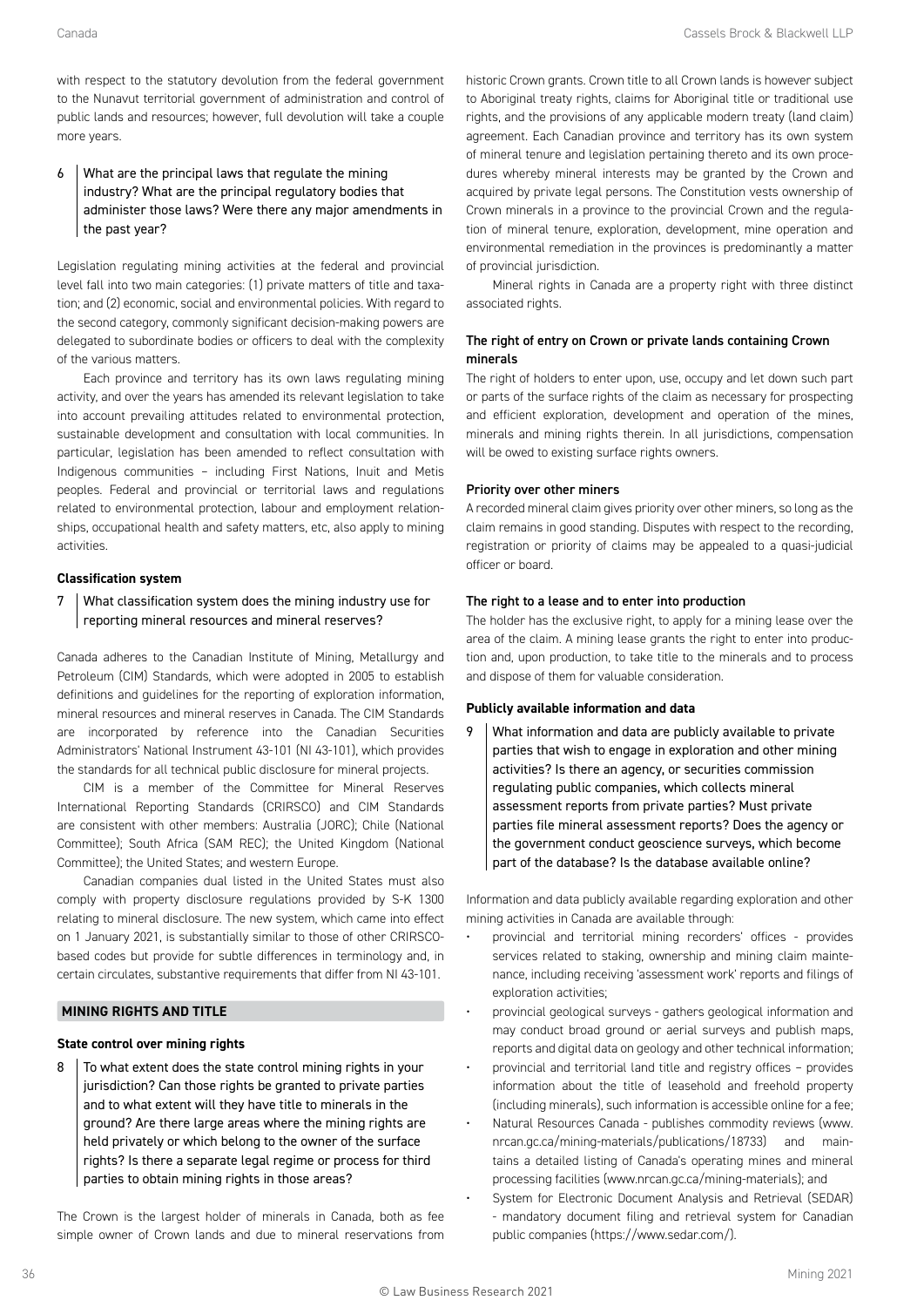#### **Acquisition of rights by private parties**

10 What mining rights may private parties acquire? How are these acquired? What obligations does the rights holder have? If exploration or reconnaissance licences are granted, does such tenure give the holder an automatic or preferential right to acquire a mining licence or more senior tenure? What are the requirements to convert to a mining licence?

Most mineral rights are granted by statute by the government of jurisdiction. The provinces of British Columbia, Manitoba, New Brunswick, Newfoundland and Labrador, Ontario, Québec and Saskatchewan, along with the three territories, have adopted some form of modified free-entry system, which allows individuals and corporations to obtain mineral rights by recording or registering (in the case of Ontario) mining claims on their own initiative on public mineral lands deemed open for recording. The free-entry system relates only to the limited acquisition of mining rights or temporary limited tenure by mining claim. The acquired rights do not include the right to commercial production. If a mining claim holder wishes to develop a mineral deposit on the land subject to the claim, they must usually apply for and obtain a Crown mining lease.

Alberta, Nova Scotia and Prince Edward Island have adopted the Crown discretion mining system, under which the provincial government, as owner of the mineral resources, has the discretion to decide whether and on what terms a person may prospect for minerals usually in the form of a licence or permit. If a permit-holder wishes to develop a mineral deposit, it must usually apply for and obtain a Crown mining lease.

Finally, applications to record a mining claim must be filed within a specified time with the applicable ministry or agency. The recording is designed to give public notice of the area held by the recorder or claimant. The holder of a mining claim or licence or permit generally has the right to conduct exploration work and to transfer or sell an interest in that claim freely without Crown consent (but not a Crown mining lease, where Crown consent is required to sell or transfer a Crown mining lease).

#### **Renewal and transfer of mineral licences**

11 What is the regime for the renewal and transfer of mineral licences?

Most provinces provide for the transfer of mining claims through filing a simple transfer form and paying a fee to the government. Once filed, the transfer and new owner is noted on the abstract or register for the mining claim. For lease transfers, there may be a requirement for government consent from the particular mining department (eg, in Ontario, section 81(14) of the Mining Act restricts transfer of a lease until the consent of the Minister of Energy, Northern Development and Mines is obtained).

#### **Duration of mining rights**

12 What is the typical duration of mining rights? Is there a requirement to relinquish a portion of the mining rights to the government after a certain number of years?

Security of tenure of a mineral claim is generally maintained through satisfying prescribed assessment work requirements or payment in lieu thereof. The term of a mineral claim will vary across provinces ranging from one to 10 years (including extensions). Mining leases are granted for terms ranging from 10 to 30 years.

Mineral title may be unilaterally terminated by the Crown due to failure by the holder to comply with the applicable legislation or the conditions of the mining interest itself. For example, a mineral claim may be terminated if prescribed work has not been performed, or if reports have not been filed within the prescribed time. Termination, however, is not automatic.

While the federal and provincial Crown have the discretionary power to designate lands as withdrawn or not open for mining activity, and to withdraw land for the creation of parks, existing mineral claims or mining leases have typically not been subject to withdrawals unless compensation has been paid.

In Canada there is no requirement to relinquish a portion of the mineral rights back to the government after a certain number of years.

#### **Acquisition by domestic parties versus acquisition by foreign parties**

13 | Is there any distinction in law or practice between the mining rights that may be acquired by domestic parties and those that may be acquired by foreign parties?

In Canada, there is no defined distinction between the acquisition of mining rights by domestic and foreign parties. However, registration requirements of general application under applicable mining legislation still apply and foreign parties may be required to have an address for service within the province where they are operating.

#### **Protection of mining rights**

14 How are mining rights protected? Are foreign arbitration awards in respect of domestic mining disputes freely enforceable in your jurisdiction?

Mining rights are protected by independent administrative tribunals. Appeals against these tribunals' decisions lie with the Canadian courts. The exercise of governmental discretion over mining rights and disputes is subject to the rules of Canadian administrative law and due process.

The provinces have broad jurisdiction over most international arbitrations and have passed legislation governing the conduct and enforcement of international arbitral proceedings. Canada's federal Commercial Arbitration Act applies to arbitrations involving the federal Crown. In 1986, Canada adopted the UNCITRAL Model Law on International Commercial Arbitration and signed the United Nations (UN) Convention on the Recognition and Enforcement of Foreign Arbitral Awards. Canada ratified the International Convention on the Settlement of Investment Disputes into force on 1 December 2013.

#### **Surface rights**

15 What types of surface rights may mining rights holders request and acquire? How are these rights acquired? Can surface rights holders oppose these requests or does the holder of the mineral tenure have priority over surface rights use?

In most parts of Canada, the Crown lands available through the claimstaking and leasing process consist only of the mining rights because the surface rights are owned privately by another party or retained by the Crown. The owner of the mining rights is nevertheless entitled to conduct exploration and even mining activities on the leasehold interest, subject to compensation (and in some cases, advance notice) to the surface rights owner. Disputes arising in these situations can be settled through special tribunals (eg, the Mining and Lands Tribunal in Ontario) or through the courts. A mining rights holder is best advised to negotiate the acquisition of the surface rights.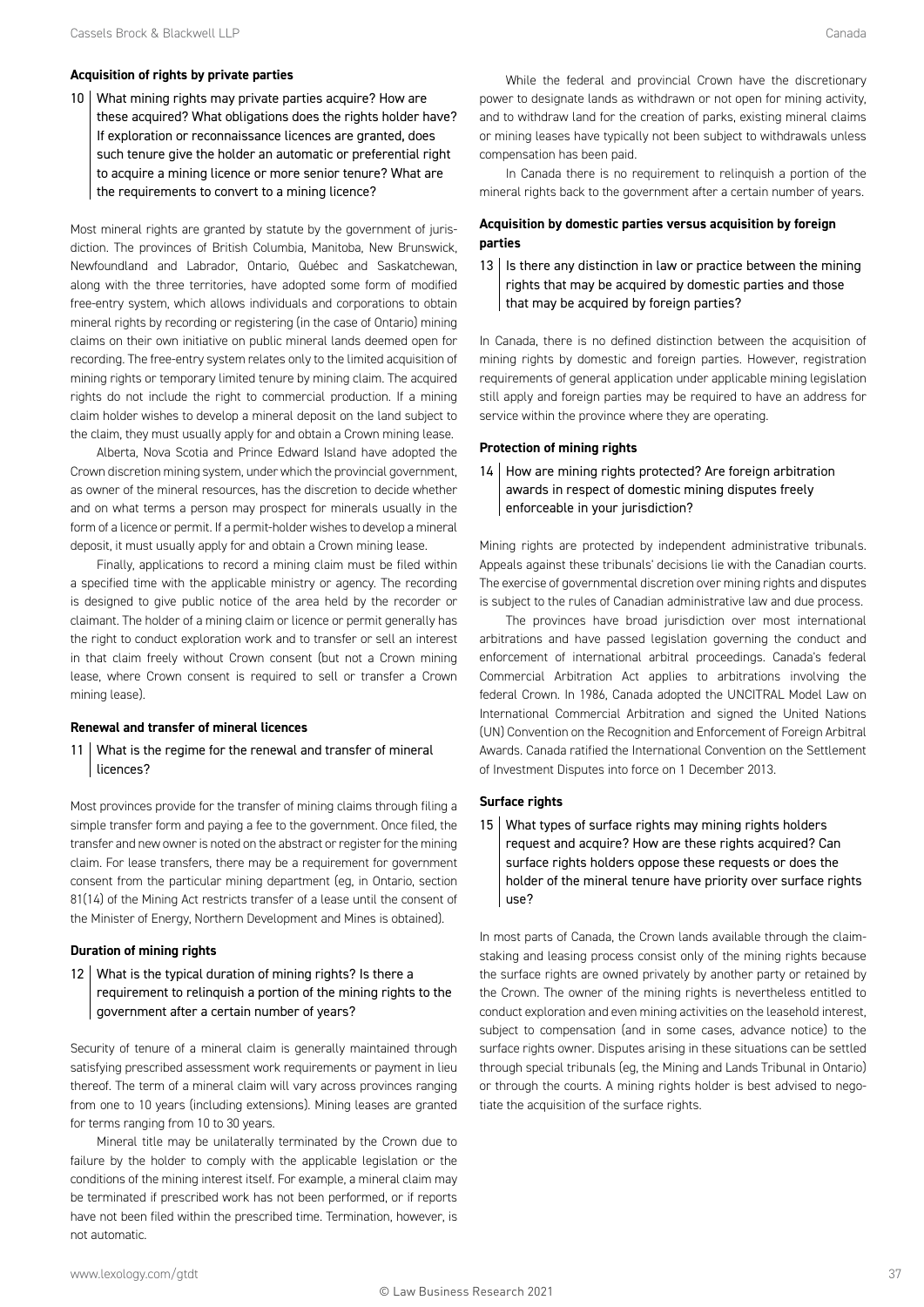#### **Participation of government and state agencies**

#### 16 Does the government or do state agencies have the right to participate in mining projects? Is there a local listing requirement for the project company?

In Canada, governments do not participate in mining projects, and their role is limited to regulation. In Quebec however, certain government entities invest and sometimes retain ownership interests in such projects and, indeed, have even sometimes acted as proponents of such projects (eg, Ressources Quebec, a wholly owned subsidiary of Investissement Quebec).

#### **Government expropriation of licences**

17 Are there provisions in law dealing with government expropriation of licences? What are the compensation provisions?

There are general statutes dealing with expropriation in Canada for public purposes, which provide for market value-based compensation. Mining tenure cannot be expropriated or cancelled unilaterally by governments. Instances of expropriation might include land needed for transportation corridors (road and rail), transmission lines and national or provincial parks.

#### **Protected areas**

18  $\vert$  Are any areas designated as protected areas within your jurisdiction and which are off-limits to mineral exploration or mining, or specially regulated?

Cultivated lands, park lands, railway lands, public roadways, environmentally sensitive lands (eg, conservation areas and bird sanctuaries), heritage lands, airport lands, town sites and other such developed areas are typically not open for mining activity, nor are lands in which a claim, mining exploration licence, mining concession or mining lease has already been granted.

Responsibility for environmental protection, including setting aside areas as parks and other forms of protection from development, is shared by the federal and provincial or territorial governments. Local governments can also protect certain areas from development by creating parks or specifically protected areas, or by limiting development through the enactment of by-laws and official community plans. Development is restricted according to the level of protection assigned to a protected area.

#### **DUTIES, ROYALTIES AND TAXES**

#### **Duties, royalties and taxes payable by private parties**

19 What duties, royalties and taxes are payable by private parties carrying on mining activities? Are these revenuebased or profit-based?

Corporations carrying on mining activities in Canada are subject to the general income tax rules applicable to all corporations. Federal income tax is levied under the Income Tax Act (Canada); the provinces and territories also have their own income tax statutes. A number of unique tax measures and rules also apply specifically to Canada's mining industry.

As a general matter, royalties and mining taxes are imposed separately from income taxes by the province or territory in which the minerals are mined. The rates and basis of royalties' calculation and mining taxes vary depending upon the type of mineral and the jurisdiction. In some jurisdictions, many minerals are not subject to provincial mining taxes or royalties. In other jurisdictions, the mining tax is levied

on the basis of a progressive-rate system based on the mining profits or value of output, depending upon the particular jurisdiction. When the tax is computed by reference to mining profits, the rules for computing mining profits generally differ significantly from those applicable for income tax purposes. In many cases, an attempt is made to roughly calculate the mining profits at the pithead by permitting a processing allowance.

#### **Tax advantages and incentives**

20 What tax advantages, tax credits and incentives are available to private parties carrying on exploration and mining activities?

As is the case in other sectors, a corporation engaged in exploration and mining activities is entitled to deduct expenses incurred for the purpose of earning income. In addition, a corporation is entitled to deduct certain capital expenditures, including tax depreciation on tangible capital assets (capital cost allowance (CCA)). Recognising the capital-intensive nature of the mining industry, and to ensure the international competitiveness of the Canadian resource industry, the tax regimes applicable to exploration and mining contain a number of incentives designed to encourage investment, including the following:

- Mining taxes and royalties paid to a province or territory with respect to income from a mineral resource are fully deductible when computing income for federal income tax purposes.
- The depreciation of tangible assets for income tax purposes is allowed under the CCA system, under which the capital cost of a depreciable asset is included in a particular asset class, for which a maximum annual depreciation rate is prescribed. In addition, in 2018 the federal government introduced an 'Accelerated Investment Incentive', which provides for an enhanced first-year CCA deduction for certain properties that become available for use before 2028. A phase-out will begin for assets that become available for use after 2023.
- Certain other resource or mining expenses may also be deducted on a current or declining-balance basis. These expenses are added to cumulative resource pools classified as Canadian exploration expenses (CEE) and Canadian development expenses (CDE):
	- CEE include expenses that are incurred by the taxpayer for the purpose of determining the existence, location, extent or quality of a mineral resource in Canada. Generally, CEE may be deducted at a rate of 100 per cent, up to the taxpayer's income for the year. Any unclaimed CEE may be carried forward indefinitely; and
	- CDE include expenses that are not CEE and are incurred for the purpose of bringing a new mine in Canada into production (ie, pre-production mine development expenses). CDE may be deducted at a rate of 30 per cent on a declining-balance basis. Unclaimed CDE may be carried forward indefinitely.
- Certain corporations carrying out exploration and mining activities in Canada can issue flow-through shares, pursuant to which the tax deductions attributable to certain expenditures incurred (such as CDE and CEE) are renounced by the corporation to the flow-through shareholders such that the shareholders (and not the corporation) may deduct the renounced expenditures in computing their income. As a result of the covid-19 pandemic, the federal government introduced legislative proposals to extend the time period in which a flow-through share issuer is required to incur expenditures such as CDE and CEE. An additional 15 per cent federal Mineral Exploration Tax Credit may be available with respect to certain flow-through mining expenditures (with many provinces offering parallel credits). In the 2018 federal budget, the federal government extended this credit until 2024. In British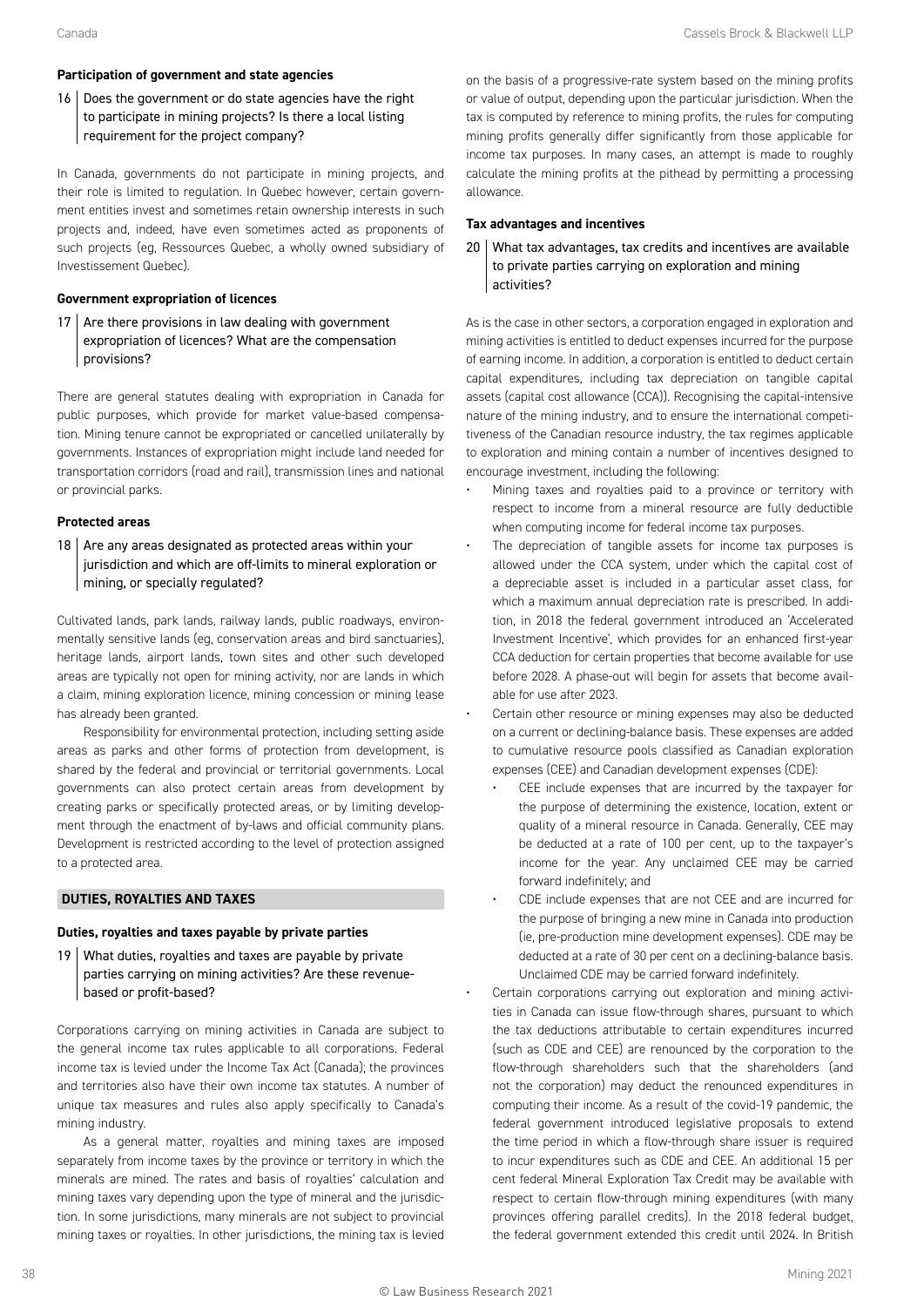Columbia, the parallel provincial 20 per cent Mining Exploration Tax Credit (enhanced to 30 per cent in prescribed Mountain Pine Beatle affected areas) was made permanent in 2019. As part of its covid-19 support methods, British Columbia has also proposed to extend the eligibility period for a flow-through share issuer to incur expenditures in alignment with the temporary federal timelines.

- Contributions made to a qualifying environmental trust used to fund future reclamation are deductible in the year in which they are made (as opposed to reclamation expenses, which are generally recognised for income tax purposes at the time the reclamation is carried out).
- Provincial governments also provide certain tax incentives for exploration and mining activities that are carried out in the province. These incentives take the form of income tax credits, or relief with respect to provincial mining taxes. For example, the Province of Ontario provides an exemption from mining taxes on up to the first C\$10 million of profit for a new mine or the expansion of an existing mine.

#### **Tax stabilisation**

21 Does any legislation provide for tax stabilisation or are there tax stabilisation agreements in force?

Canada does not legislate for tax stabilisation; no tax stabilisation agreements are in force.

#### **Carried interest**

 $22$  | Is the government entitled to a carried interest, or a free carried interest in mining projects?

No, the federal and provincial governments do not get involved by holding any interests in mining projects.

#### **Transfer taxes and capital gains**

 $23$  Are there any transfer taxes or capital gains imposed regarding the transfer of licences?

A mining project may be disposed of by way of a sale of the mining assets or of the relevant entity in which the mining project is held. The disposition of capital property in Canada generally results in a capital gain (or loss), with one-half of any capital gain being included in income. The disposition of mining assets may result in income (in the case of resource property), recapture (in the case of depreciable property) and capital gains on capital property. Non-residents are subject to tax in Canada on the disposition of 'taxable Canadian property', which includes real property and resource property situated in Canada, property used by the taxpayer in certain businesses carried on in Canada, and certain shares and partnership or trust interests that derive their value from real property or resource properties situated in Canada. Most provinces impose land transfer taxes on transfers of real property. The rates of land transfer tax vary by province, and transfers of resource properties are often exempt from land transfer tax.

#### **Distinction between domestic parties and foreign parties**

 $24$  | Is there any distinction between the duties, royalties and taxes payable by domestic parties and those payable by foreign parties?

Canadian residents are subject to tax on their worldwide income. A nonresident of Canada is subject to Canadian income tax on income from employment exercised in Canada, income from carrying on business in Canada and gains arising from the disposition of 'taxable Canadian property', which includes any interest in resource properties in Canada.

A non-resident corporation that carries on business in Canada is also liable to pay branch taxes equal to 25 per cent of its profits, to the extent such profits are not reinvested in the Canadian business.

Certain types of property income paid to a non-resident by a Canadian resident (including rents and royalties) are subject to a 25 per cent non-resident withholding tax. Canadian income taxes payable by a non-resident of Canada may be reduced or be eligible for exemptions under an applicable tax treaty. In some provinces, there is potential for non-residents to be subject to land transfer taxes and equivalent duties on the acquisition of mining properties in Canada at tax rates that are higher than those imposed on Canadian residents.

#### **BUSINESS STRUCTURES**

#### **Principal business structures**

25 What are the principal business structures used by private parties carrying on mining activities?

Canada's open economy allows for a wide range of business structures and forms, including: corporations, partnerships, limited partnerships, joint ventures and trusts. Corporations are popular with offshore investors because they are relatively simple to establish, can grow with the business, and offer flexibility in terms of business and tax planning. Offshore investors typically prefer to carry on business in Canada through a Canadian subsidiary because of concerns about limited liability, privacy, creditor protection and a local preference for dealing with a Canadian company. Financing options from Canadian lenders tend to be more favourable for locally incorporated subsidiaries compared with branch offices of foreign business entities. Joint ventures are also popular in most Canadian jurisdictions with early stage projects, as expenses can be flowed up directly to each joint venture participant and mineral tenures can be held beneficially by multiple parties as tenants in common or each joint venture participant can hold their pro rata interest in the mineral tenure directly.

#### **Local entity requirement**

#### $26$  | Is there a requirement that a local entity be a party to the transaction?

There is no such requirement, although for tax planning or other reasons, a foreign entity may choose to conduct Canadian activities through a local entity.

#### **Bilateral investment and tax treaties**

 $27$  Are there jurisdictions with favourable bilateral investment treaties or tax treaties with your jurisdiction through which foreign entities will commonly structure their operations in your jurisdiction?

Canada has developed an extensive network of bilateral and multilateral free-trade and investment protection treaties, together with a network of double taxation alleviation agreements to promote and encourage foreign investment in the Canadian mining sector. Canada is one of the founder members of the World Trade Organization and is a signatory to numerous bilateral and multilateral free-trade agreements (FTAs), many of which contain both trade and investment protection provisions. Importantly, several of these agreements, provide foreign investors, including Canadian mining companies, the right to file a claim for damages against the government of the host country for expropriation or unfair or discriminatory treatment of their investments and investors. To date, Canadian investors in the mining, oil and gas industries have been complainants in approximately 70 per cent of Canadian investorstate cases, the majority of which targeted Latin America.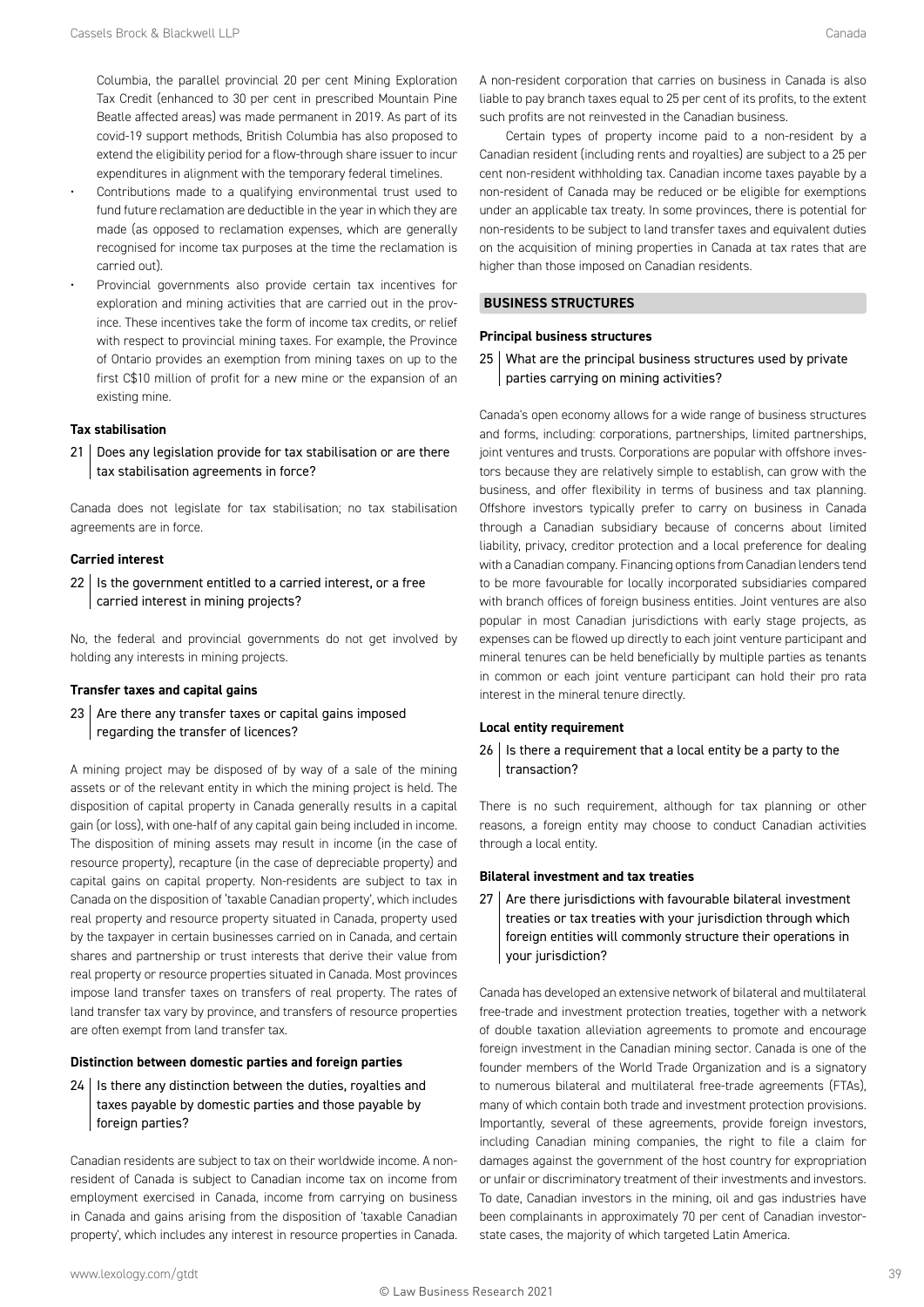While Canada's FTA template calls for the inclusion of investor protection provisions in all such agreements, Canada has also concluded stand-alone foreign investment and protection agreements (FIPAs) with more than 40 countries, more than two-thirds of which are in force. In 2014, the Canada-China FIPA entered into force. Canada is currently negotiating FIPAs with 11 additional countries including India, Indonesia and Vietnam. Canada has approximately 90 bilateral taxation treaties with other countries, eight treaties that are under negotiation or re-negotiation and 11 treaties signed, but not yet in force. Such treaties are generally based on the Organisation for Economic Co-operation and Development (OECD) model for tax convention and alleviate double taxation of companies doing business in both jurisdictions. Among treaties of interest for foreign investors in the Canadian mining sector are the Canada-Barbados Double Taxation Agreement, signed in 1980 and the Canada-Cyprus Double Taxation Agreement, signed in 1984.

The Canadian mining sector is also subject to Canadian economic sanctions legislation as well as foreign anti-corruption legislation, including the Extractive Sector Transparency Measures Act (ESTMA), which requires Canadian mining companies to implement mandatory reporting standards and report annually on payments to all levels of government, domestically and internationally.

#### **FINANCING**

#### **Principal sources of financing**

28 What are the principal sources of financing available to private parties carrying on mining activities? What role does the domestic public securities market play in financing the mining industry?

Mining activities in Canada that are at the exploration stage are typically financed by raising capital through equity markets, such as the issuance of common shares (either by private placement or a public offering), the sale of flow-through unit shares, or joint venture transactions. Joint venture transactions are often entered into between a junior company and a more senior company, where the junior company grants the senior company an option to earn a majority interest in the junior company's project in exchange for incurring expenditures on the property or cash payments. This allows the senior company to fund the initial stages of the project before the two parties form a joint venture.

During the development or extraction stage of mining projects, debt financing is more common. This includes bonds, convertible debt offerings, credit facilities or syndicated loans from chartered banks. Once production of a mining project has been confirmed, the assets of the project can be offered as security for debt financing arrangements.

Recently, less traditional financing methods have become more popular to finance mining activities during all stages of a project. For example, royalties are often used in mining finance where the royalty holder is entitled to a certain percentage of the net profits received from sale of the mining product. Metal stream financings have also become more common, particularly during the early stages of mining activities. These financings involve a company agreeing to pre-sell a certain percentage of one or more metals or minerals produced from a mine to streaming company at a price fixed to lower than the market rate, with the streaming company paying a cash payment upfront and applied to mine development.

#### **Direct financing from government or major pension funds**

29 Does the government, its agencies or major pension funds provide direct financing to mining projects?

Many large pension funds in Canada have invested in Canadian mining projects. Additionally, Canadian governments will at times provide funding with respect to transportation and other infrastructure in regions where mining projects are located.

#### **Security regime**

#### $30$  Please describe the regime for taking security over mining interests.

Provinces and territories regulate the title regimes that provide for taking security over mining interests, and security must be registered in accordance with the applicable provincial statute. The nature of a mineral interest (as a chattel or an interest in real property) and the method of registration vary by province/territory. Most provincial/territorial mineral statutes and registries allow registrations to be filed on mineral interests to provide notice for the security that has been granted over claims. Some of these registration systems are merely a notice system and do not provide a priority regime. While third parties can see whether there is a security interest or other encumbrance over a mineral claim through the notice system, priority of such security interests and encumbrances are governed by common law. Other provinces have established a priority regime, and encumbrance priority is governed by the date of registration. It is important to determine which regime applies to a particular interest.

The types of security available for mining assets will depend on the location of the project and its stage of development. In a project's early stages, mineral claims can be granted under statute. Crown minerals must be registered in accordance with the applicable mining statute, as land title statutes and personal property security statutes do not normally apply to such Crown minerals. Privately held mineral interests may be titled under the applicable land titles system. The type of security granted will depend on the statute that granted the interest, as well as the registry related to the statute. As a mining project advances, tenure for mineral claims can be upgraded to a more secure form of tenure and related security, often a mining lease or similar tenure and related leasehold mortgage. Most Canadian provinces consider mining leases to be an interest in land, which means that security can be filed on title. This not only provides for a more secure form of security but can also provide for priority and enforcement rights. Government consent may be required to grant security in a government issued mining lease. Once a project is at the construction stage, security is more commonly given in the form of direct mortgages or charges on the infrastructure as well as the mineral interests and related guarantees and general security agreements.

#### **RESTRICTIONS**

#### **Importation restrictions**

31 What restrictions are imposed on the importation of machinery and equipment or services required in connection with exploration and extraction?

There are no restrictions imposed on the importation of industrial machinery or equipment into Canada. In general, goods can be imported to Canada from most countries so long as certain requirements are met, such as payment of customs duties and taxes. Both residents and nonresidents who wish to import goods into Canada must register with and obtain an importer number from the Canada Border Services Agency. However, there are licensing controls in place with respect to US imports of certain equipment and technologies used for drilling and processing.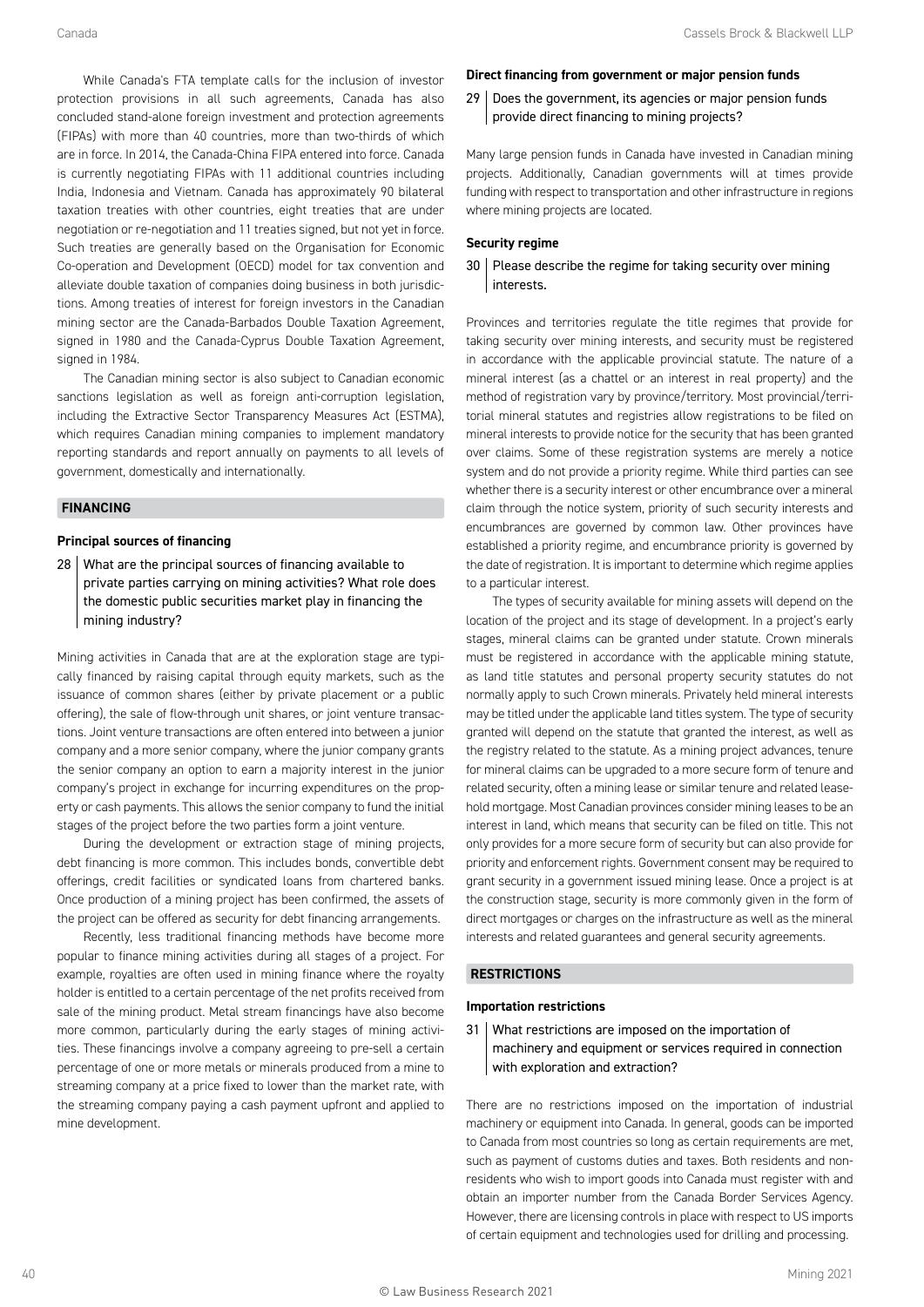#### **Standard conditions and agreements**

#### 32 Which standard conditions and agreements covering equipment supplies are used in your jurisdiction?

Equipment suppliers in Canada typically have their own forms of equipment-supply agreements that they will propose to purchasers. Purchasers can then negotiate the terms of these agreements with the equipment suppliers. Any disputes arising from equipment-supply agreements are usually resolved by arbitration.

#### **Mineral restrictions**

33 What restrictions are imposed on the processing, export or sale of minerals? Are there any export quotas, licensing or other mechanisms that prevent producers from freely exporting their production?

Most provinces do not require the processing of extracted minerals to occur within the jurisdiction of extraction. However, pursuant to section 91 of Ontario's Mining Act, in Ontario the treatment and refinement of ores and minerals must be completed within Canada unless an exemption is obtained and Newfoundland and Labrador require in jurisdiction processing, unless exempted. Other jurisdictions allow governments to, at their discretion, make orders specifying that the processing of extracted minerals must occur within the extracting jurisdiction. In addition, some provinces will try to negotiate local processing requirements as part of the approval process.

Canada has sanction and export control measures in place that restrict, and in some cases prohibit, the sale or transfer of certain minerals and mining equipment goods, technology and services to certain countries and designated entities. Syria, Iran, and the Russian Federation are among the countries subject to such restrictions.

#### **Import of funds restrictions**

34 What restrictions are imposed on the import of funds for exploration and extraction or the use of the proceeds from the export or sale of minerals?

There are no restrictions imposed in Canada on the import or export of funds, and Canada does not have any domestic use or export performance requirements.

#### **ENVIRONMENT**

#### **Principal applicable environmental laws**

35 What are the principal environmental laws applicable to the mining industry? What are the principal regulatory bodies that administer those laws?

The mining industry in Canada is subject to both federal and provincial environmental laws. Municipalities have also become more involved in environmental regulation, and as such, municipal by-laws or permitting requirements within a municipal jurisdiction may also need to be considered prior to commencing a mining project.

The federal government has jurisdiction over environmental matters of an international or interprovincial concern, as well as fisheries, navigable waters, and any dealings with federal lands, which includes First Nation reserves and national parks. Several federal entities regulate environmental aspects of the mining industry, including (1) Fisheries and Oceans Canada, (2) Crown-Indigenous Relations and Northern Affairs Canada, (3) Environment and Climate Change Canada, (4) Natural Resources Canada and (5) Transport Canada. Certain mining projects may be subject to a federal environmental impact assessment under the Impact Assessment Act (2019) (IAA)

The provinces and territories, with the exception of Nunavut, are generally responsible for environmental matters within their own boundaries. Each province and territory has adopted laws and by-laws regulating, among other things, the extraction and transformation of natural resources, the discharge of mine effluent, atmospheric emissions, waste management, and other environmental impacts. Provinces and territories have also adopted requirements relating to mine closure and reclamation, which are administered by provincial or territorial ministries. Most provinces and territories require an environmental impact assessment to be completed prior to commencing operations. Whether a provincial or federal environmental impact assessment will be required depends on the size and type of project, what kind of approvals are required, and the significance of the potential environmental and socio-economic impacts of the project. Following the environmental assessment, regulators may impose conditions or restrictions on projects to mitigate its environmental impacts.

Mining activities are also subject to land use plans that apply to the area. Recently, the Ontario government issued a moratorium on new mines located in designated areas of the Far North of Ontario, which created an additional regulatory requirement of community-based land use plans. The community-based land use plans apply in at least 50 per cent of the Far North's boreal forest area and will be developed by First Nations and neighbouring communities working alongside the Ministry of Natural Resources. Opening new mines, as well as certain mining activities, require a community-based land use plan in place prior to commencing activities.

#### **Environmental review and permitting process**

36 What is the environmental review and permitting process for a mining project? How long does it normally take to obtain the necessary permits?

In Canada, environmental review and permitting processes for mining projects come from federal, provincial and territorial governments. The type and size of the project will determine the types of approvals required and whether the project is subject to an environmental assessment under federal or provincial laws. To avoid duplicate environmental assessment processes at both the federal and provincial level, the federal government has entered into cooperation agreements with eight provinces and territories (all except for New Brunswick, Nova Scotia, Prince Edward Island, Northwest Territories and Nunavut) in situations where one project is subject to both federal and provincial assessments. When a proposed project is subject to an environmental assessment in any jurisdiction, the project can not proceed until the assessment is complete and the project has been approved.

The federal environmental impact assessment process is provided under the IAA. The IAA came into force on 21 June 2019, replacing the previous Canadian Environmental Assessment Act. This new legislation includes a broader assessment of a projects impacts and has added several new factors to be assessed. A project will be subject to an assessment under the federal IAA if it is considered a 'designated project' under the IAA either by being identified as such in the Project List within the Physical Activities Regulations or by Ministerial designation. The Project List describes projects that have the most potential for adverse environmental affects in areas of federal jurisdiction. Major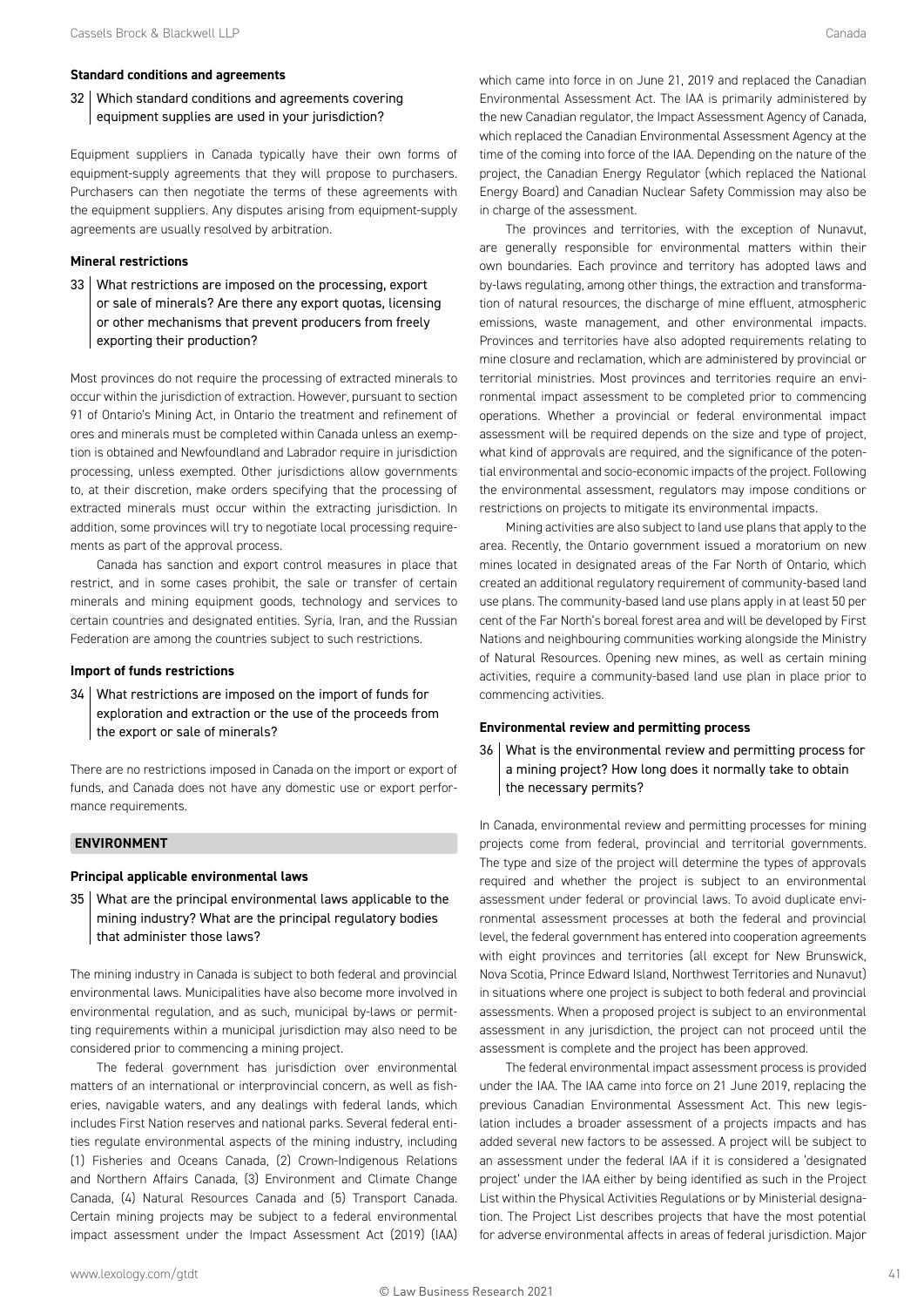projects within the mining sector can be found on the Project List, and as such, most major mining operations in Canada are subject to an impact assessment under the IAA.

If a project is subject to an assessment under the IAA, then the process consists of five stages: (1) a planning stage, where the public and indigenous peoples are able to provide information and participate in planning the assessment; (2) the proponent of the project must submit an impact statement to the Agency; (3) the impact assessment process, which considers the potential environmental, health, social and economic impacts of the proposed project, as well as potential impacts on indigenous rights, before preparing an impact assessment report; (4) a decision is made based off of the report and whether the project's impacts are in the public interest, and conditions are established for approved projects; and (5) the Agency will oversee compliance following the project's approval. The impact assessment may be conducted either by the Agency or a by review panel of independent experts appointed by the Minister. The timeframe for impact assessments by the Agency is up to 300 days, while the timeframe for assessments by a review panel is up to 600 days. Additionally, the timeframe for the planning stage is up to 180 days. Meaningful public and indigenous consultation and transparency are key components throughout the impact assessment process.

In addition to impact assessments, mining operations must obtain relevant environmental permits. Each province has developed its own environmental permitting regime, and often several different permits are required under different statutes and by different ministries. Examples of permits that may be required include the discharge of waste and waste management, air emissions, use of water, storage of mine tailings, and mine closure plans, among others. Mining operations may also require permits that are provided for in several federal statutes in addition to the IAA, such as the Fisheries Act, the Canadian Navigable Waters Act, or the Explosives Act.

#### **Sustainability**

37 Do government agencies or other institutions in your jurisdiction provide incentives or publish environmental and social governance (ESG) guidelines for green projects?

The Mining Association of Canada's Towards Sustainable Mining (TSM) Initiative supports mining companies in managing environmental and social risks through its globally recognised sustainability programme in responsible mining. The focus of TSM is on accountability, transparency, and credibility. TSM members commit to a set of guiding principles, and the TSM programme evaluates, independently validates, and publicly reports on eight critical aspects of its members social and environmental performance against 30 different performance indicators. These TSM progress reports are completed annually and are all publicly available. The eight TSM assessment protocols are (1) indigenous and community relationships, (2) safety and health, (3) crisis management and communications planning, (4) preventing child and forced labour, (5) biodiversity conversation management, (6) tailings management, (7) water stewardship and (8) energy use and greenhouse gas emissions management. TSM has allowed mining companies to transform their environmental and social commitments into action, while providing transparency and community outreach.

#### **Closure and remediation process**

38 What is the closure and remediation process for a mining project? What performance bonds, guarantees and other financial assurances are required?

The closure and remediation process for a mining project in Canada is subject to obligations imposed by provinces and territories. As a first step, a mine closure plan will need to be prepared and filed with the

applicable province or territory. The mine closure plan should provide an estimate of closure costs as well as financial guarantee that these costs will be covered. The proper method to calculate closure costs and the acceptable forms of financial guarantee will depend on the province or territory.

#### **Restrictions on building tailings or waste dams**

#### 39 What are the restrictions for building tailings or waste dams?

Tailings and waste dams are primarily regulated under provincial and territorial legislation. Alberta, British Columbia, and Quebec have adopted regulations specifically focused on dam safety, whereas other provinces have regulated dams through water management regulations.

#### **HEALTH AND SAFETY, AND LABOUR ISSUES**

#### **Principal health and safety, and labour laws**

40 What are the principal health and safety, and labour laws applicable to the mining industry? What are the principal regulatory bodies that administer those laws?

Mining activities are subject to health and safety laws specific to the mining industry, in addition to general health and safety laws. Provincial governments are primarily responsible for health and safety regulations, which are administered by worker's compensation commissions or boards specific to each province. These provincial commissions or boards also provide insurance to injured workers.

Both federal and provincial governments can enact labour and employment laws. Despite some variance between jurisdictions, most laws related to basic labour and employment matters are consistent across Canada. Employment laws regulate, among other things: labour (employer/union) relations, human rights, worker's compensation, health insurance, privacy, occupational health and safety and minimum employment standards.

#### **Management and recycling of mining waste**

41 What are the rules related to management and recycling of mining waste products? Who has title and the right to explore and exploit mining waste products in tailings ponds and waste piles?

The entity that originally mined the minerals typically retains the right to mining waste products. In some situations, the owner of the property where the mining waste is located may hold the rights to the mining waste product. Ultimately, rights to mining waste will depend on the contractual relationship between the parties as well as applicable legislation. Processing of any mining waste products are subject to approvals under provincial legislation. In some cases, approval from the Federal Transportation of Dangerous Goods Act is also required.

#### **Use of domestic and foreign employees**

42 What restrictions and limitations are imposed on the use of domestic and foreign employees in connection with mining activities?

The mining industry is subject to rules related to foreign employees, as well as business visitors. Foreign employees must apply for a work permit before working in Canada. Before a work permit is issued, the Ministry of Employment and Social Development Canada will conduct a labour market impact assessment as part of the federally governed Temporary Foreign Worker Program. The assessment is to ensure that Canadians are not being deprived of work opportunities as a result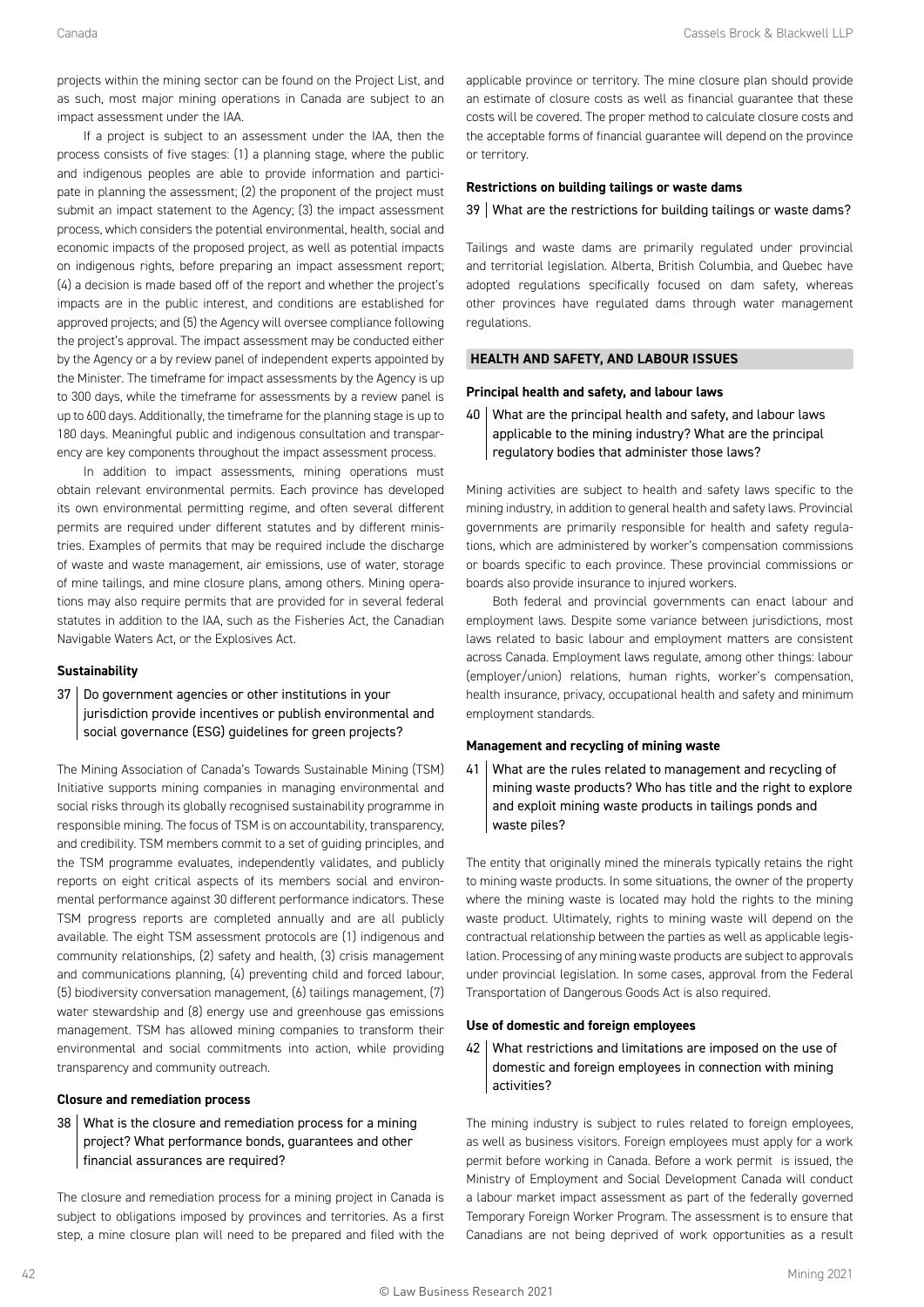of employing the foreign workers. There are some exemptions to this assessment, such as the NAFTA professionals' exemption and the intracompany transfer exemption. When a decision is being made concerning Quebec, then Quebec Immigration will be involved in the decisionmaking process.

With respect to business visitors, if business visitors are not from a visa-exempt country, then they must apply for a temporary resident visa, which can be done abroad at a Canadian embassy or consulate. If business visitors are from a visa-exempt country then they will only be required to request an Electronic Travel Authorization.

#### **SOCIAL AND COMMUNITY ISSUES**

#### **Community engagement and CSR**

43 What are the principal community engagement or corporate and social responsibility (CSR) laws applicable to the mining industry? What are the principal regulatory bodies that administer those laws?

Community engagement is a crucial component of both the approval process for a mining project as well as its ongoing operations. Engagement with Indigenous communities is often an essential requirement when regulators are approving projects. CSR requirements can be found throughout Canadian federal and provincial laws, particularly with respect environmental regulations as most mining projects will be subject to an environmental assessment. The types of impacts that are considered during an environmental assessment has recently been expanded under the IAA. Assessments under the IAA will consider whether the effects of the project are in the public interest. In order to determine whether projects are in the public interest, the assessment will consider (1) the project's purpose, (2) whether the project contributes to sustainability, (3) the project's impact on Indigenous peoples, (4) community knowledge of the project and (5) any other matter that is relevant to consider.

#### **Rights of aboriginal, indigenous or disadvantaged peoples**

44 | How do the rights of aboriginal, indigenous or currently or previously disadvantaged peoples affect the acquisition or exercise of mining rights?

One significant aspect concerning Indigenous peoples and the exercise of mining rights in Canada is the duty to consult affected Indigenous peoples. Under section 35 of Canada's Constitution Act, 1982, the Crown has a duty to consult, and where appropriate, accommodate Indigenous peoples when taking actions that may have an impact on the rights of Indigenous peoples. The duty to consult is triggered when the Crown has knowledge of a potential existence of an Indigenous right or title and engages in conduct that could adversely affect the Indigenous right. The duty to consult is often triggered by the exercise of mining rights, since any exercise of mining rights normally involves a Crown licence or permit and a significant portion of Canada is subject to Indigenous rights or title, consequently the duty to consult will be engaged by the licensing or permitting process.

Although the duty to consult is imposed on the Crown, and not private parties, in practise it is often the parties proposing the mining project or activity that carry out much of the consultation process, especially since the Crown is able to delegate some or all of the consultation procedures to the party proposing the project. However, the project proponents must work closely with the Crown throughout this process. The consultation process should be meaningful and transparent and allow concerns of affected Indigenous peoples to be heard and considered. When appropriate, concerns may need to be addressed through accommodation of the Indigenous rights, which could involve remedial or mitigation measures in order to prevent or reduce impacts. Often a single Crown decision to approve a mining project will impact several different Indigenous groups with overlapping claims. In such a situation, it is crucial that all impacted Indigenous groups are identified and consulted. Failure to meaningfully consult with all affected Indigenous groups may cause project delays, as licences or permits may be challenged or delayed. Inadequate consultation may also attract community protests, issues with investor relations, and in some cases litigation.

In 2016, the federal government adopted the UN Declaration on the Rights of Indigenous Peoples (UNDRIP), committing to its full implementation. On 3 December 2020, Bill C-15 was introduced as a means to adopt UNDRIP commitments and provide a framework for its implementation. Once passed by Parliament, the new legislation will require the Canadian government, in consultation and cooperation with Indigenous Peoples, to: (1) take all measures necessary to ensure the laws of Canada are consistent with UNDRIP, (2) prepare and implement an action plan to achieve UNDRIP's objectives and (3) table an annual report on progress to align the laws of Canada and the action plan. Once Bill C-15 becomes law, there is potential that the new legislation will significantly impact the mining industry with respect to Indigenous rights.

#### **International law**

45 | What international treaties, conventions or protocols relating to CSR issues are applicable in your jurisdiction?

Canada recently created an independent Canadian Ombudsperson for Responsible Enterprise (CORE) to investigate, report on, and make recommendations on remedies for allegations of human rights abuses in connection with Canadian corporate activities abroad. On 8 April 2019, Sheri Meyerhoffer was appointed as Canada's first CORE and the Order in Council 2019-1323 established CORE's mandate. CORE also assists with resolving disputes that occur between Canadian companies and the communities that are impacted by Canadian companies' corporate activities. If there is evidence of criminal activity, then CORE may refer these matters to the applicable law enforcement authorities.

Additionally, Canada has adopted several international conventions related to corporate social responsibility, including the OECD Guidelines for Multinational Enterprises (1976), the UN Voluntary Principles on Security and Human Rights (2000), the UN Guiding Principles on Business and Human Rights (2011), and the OECD Due Diligence Guidance for Responsible Supply Chains of Minerals from Conflict-Affected and High-Risk Areas (2011). These international conventions provide guidelines for assessing mining operations both in Canada and abroad with a view to enhancing companies corporate social responsibility.

#### **ANTI-BRIBERY AND CORRUPT PRACTICES**

#### **Local legislation**

46 Describe any local legislation governing anti-bribery and corrupt practices.

The Corruption of Foreign Public Officials Act (CFPOA) prohibits bribes to foreign public officials made to obtain or retain an advantage in the course of business. This general offence under the CFPOA is broad and does not require bribery to be direct. The federal government adopted the CFPOA in order to implement its obligations under the UN Convention against Corruption and is Canada's main legislation governing antibribery and corrupt practises, other than the Quebec Anti-Corruption Act. The CFPOA applies when a transaction, or an attempted transaction, either is committed in whole or in part within Canada, or has a 'real and substantial' connection to Canada. Additionally, the CFPOA applies to all Canadians regardless of their location, as well as permanent residents who return to Canada after committing a CFPOA offence.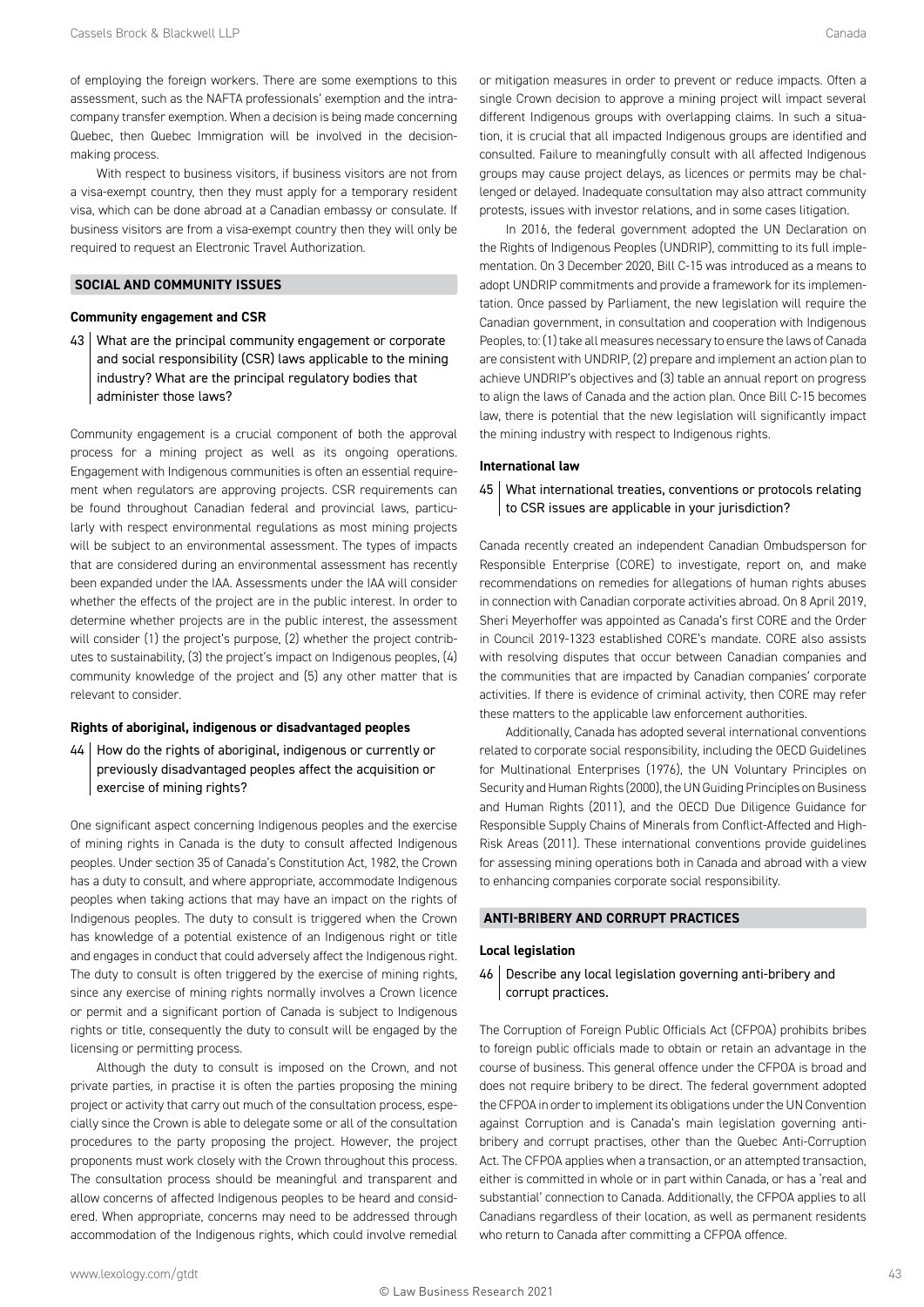The Criminal Code governs domestic bribery and corruption and prohibits various forms of corruption such as bribery of several types of officials, breach of trust by a public officer, government fraud and corrupt practises with respect to accounting and record-keeping.

Offences under both the CFPOA and the Criminal Code are police matters investigated and enforced by the RCMP and are not subject to a separate regulatory body. Violations of CFPOA and the Criminal Code could result significant fines or up to 14 years of jail time. The Criminal Code also allows for deferred prosecution agreements for bribery offences if certain conditions have been met and the deferred prosecution agreement would be in the public interest.

#### **Foreign legislation**

 $47$  Do companies in your country pay particular attention to any foreign legislation governing anti-bribery and foreign corrupt practices in your jurisdiction?

In addition to domestic laws, mining companies in Canada must be aware of certain foreign legislation governing anti-bribery and foreign corrupt practises. Notably, the US Foreign Corrupt Practises Act (FCPA) and the UK Bribery Act (UKBA) target corruption and bribery internationally. The FCPA prohibits bribes to foreign officials in order to further business deals and applies to foreign corporations and individuals while they are in the US, in addition to US corporations and citizens. The UKBA prohibits bribing, being bribed, including bribing a public foreign official, and failure to prevent bribery by persons associated with relevant commercial organisations. Similar to the FCPA, the UKBA applies to any corporation or associated person that carries on business or part of a business in the UK, regardless of the residence or place of incorporation of the person or corporation.

#### **Disclosure of payments by resource companies**

48 Has your jurisdiction enacted legislation or adopted international best practices regarding disclosure of payments by resource companies to government entities in accordance with the Extractive Industries Transparency Initiative (EITI) Standard?

Canada is a supporting country of the EITI. In 2015, the Canadian government adopted ESTMA, which plays a role similar to that of the EITI. Under the ESTMA, Canadian extractive issuers and certain privately held companies are required to publicly report on payments made to both Canadian and foreign governments, as well as any corporation that has been created for the purposes of performing government duties or functions, including indigenous governments and corporations created to perform the functions of indigenous governments. Payments must be reported within 150 days following the end of the reporting entities financial year if the payment totals at least C\$100,000 in at least one of the following categories: (1) taxes, (2) royalties, (3) fees, (4) production entitlements, (5) bonuses, (6) dividends or (7) infrastructure improvement payments. Reports are made public on Natural Resources Canada's website.

Quebec has also adopted the Act respecting transparency measures in the mining, oil and gas industries that provides for similar reporting requirements.

#### **FOREIGN INVESTMENT**

#### **Foreign ownership restrictions**

#### $49$  Are there any foreign ownership restrictions in your jurisdiction relevant to the mining industry?

An investment in the Canadian mining industry may require approval under the Investment Canada Act (ICA). While the ICA does not set out foreign ownership restrictions specific to the mining industry, it requires review and approval of certain investments made in Canada by foreign nationals. For instance, review and approval from the federal government is required under the ICA in foreign acquisitions of control of Canadian businesses that are above certain monetary thresholds. The review is meant to assess whether the investment is considered a 'net benefit to Canada.' The applicable monetary threshold depends on whether a trade agreement exists between the foreign entity's country and Canada. The monetary thresholds are adjusted annually based on nominal GDP growth and have been lowered for 2021. At the time of writing the thresholds are: (1) C\$1.565 billion in enterprise value for trade agreement investors; (2) C\$1.043 billion in enterprise value for WTO investors; (3) C\$415 million in asset value for WTO state-owned enterprises; and (4) C\$5 million in asset value for a non-WTO investor in a direct transaction and C\$50 million in asset value for an indirect investment. The federal government issued a Policy Statement on Foreign Investment Review and COVID-19 in April 2020. Under this policy statement, certain foreign investments will be reviewed with enhanced scrutiny under the ICA so long as the economy is impacted by the covid-19 pandemic.

In addition to the standard net benefit review, the Investment Canada Act contains a national security review regime that allows the government to review transactions that it believes may be injurious to national security. A national security review can be ordered in respect of any investment by a non-Canadian, regardless of whether the investment is otherwise subject to the Investment Canada Act. On 24 March 2021, the Government of Canada released updated *Guidelines on the National Security Review of Investments* which sets out a non-exhaustive list of criteria that the government will consider when assessing the potential national security risk raised by a proposed foreign investment. Of key relevance for foreign companies seeking to invest in the Canadian mining sector is that these guidelines now include the impact of an investment on critical minerals and their related supply chains as a factor that will be considered in assessing potential national security risk. The Canadian *Critical Minerals List* was issued in early-March 2021.

In addition to the potential application of the Investment Canada Act, Canada has foreign ownership restrictions with respect to uranium mining. Canada's Non-Resident Ownership Policy in the Uranium Mining Sector provides that any uranium-producing mining property must be at least 51 per cent Canadian resident owned. There are exemptions to this policy however, including when the mining project is *de facto* controlled by Canada or if a Canadian partner cannot be found.

Other than the restrictions described above, foreign entities are generally permitted to hold mineral rights or ownership in Canadian mining companies either directly or through Canadian subsidiaries.

#### **INTERNATIONAL TREATIES**

#### **Applicable international treaties**

50 What international treaties apply to the mining industry or an investment in the mining industry?

Canada has signed onto many foreign investment promotion and protection agreements, plurilateral agreements, and World Trade Organization Agreements. Included among such agreements are the Canada United States Mexico Agreement between Canada, the US, and Mexico (which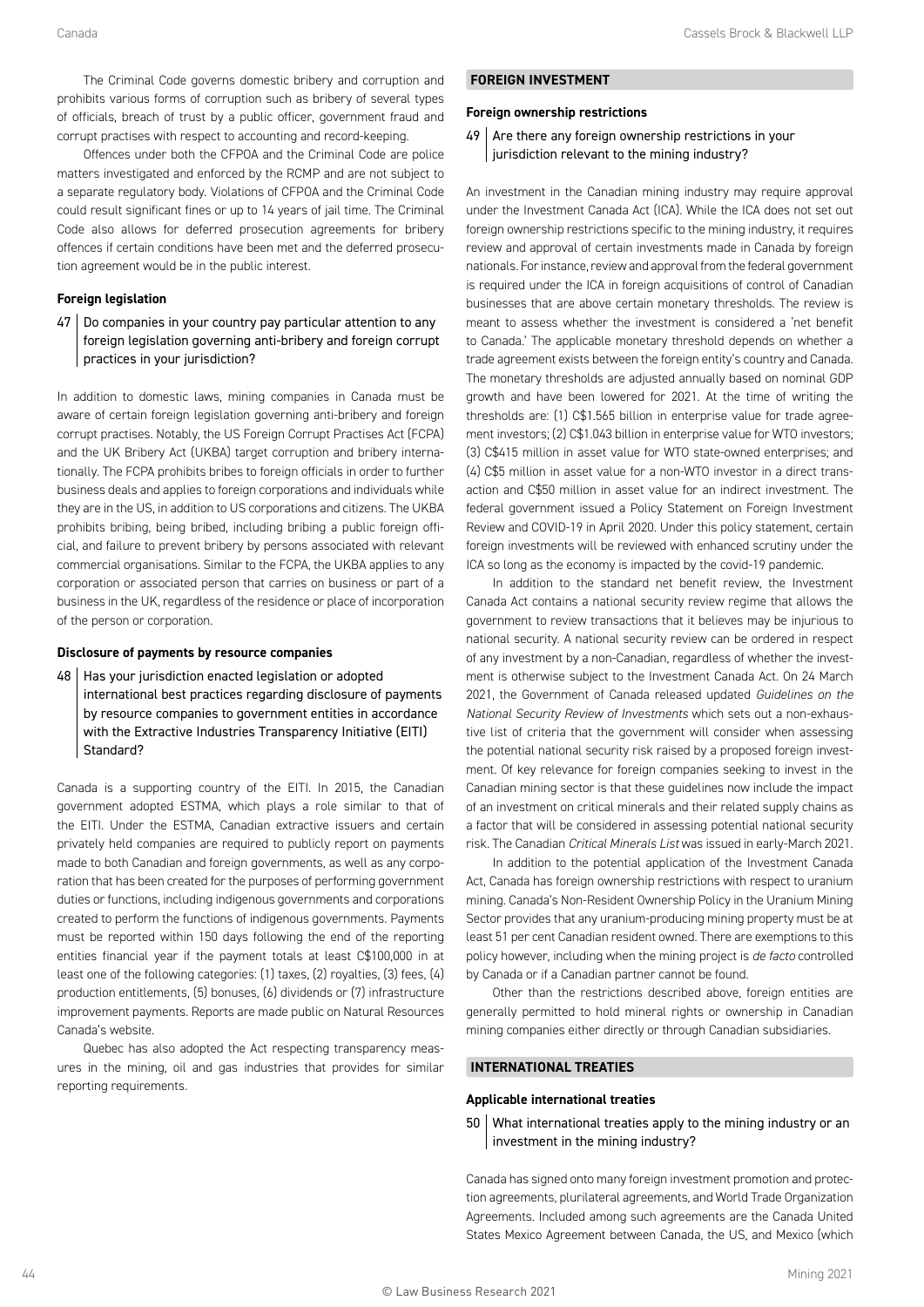<span id="page-15-0"></span>replaced the North American Free Trade Agreement, effective 1 July 2020); the Comprehensive and Progressive Agreement for Trans-Pacific Partnership, a free trade agreement between Canada and 10 other countries in the Asia-Pacific; the Canadian-European Union Comprehensive Economic Trade Agreement; and the Canada-UK Trade Continuity Agreement. These agreements generally protect investments, including those in the mining industry, by requiring national treatment of foreign investments. Provisions restricting the repatriation of funds and prohibiting expropriation without compensation are also typically in place as a means to protect investments.

#### **UPDATE AND TRENDS**

#### **Recent developments**

51 What were the biggest mining news events over the past year in your jurisdiction and what were the implications? What are the current trends and developments in your jurisdiction's mining industry (legislation, major cases, significant transactions)?

On 3 December 2020, Bill C-15 was introduced as a means to adopt Canada's commitment to UNDRIP and to provide a framework for UNDRIP's implementation. Once passed by Parliament, this legislation could impact how the mining industry engages with indigenous peoples. The new legislation would require the Canadian government, in consultation and cooperation with Indigenous Peoples, to: (1) take all measures necessary to ensure the laws of Canada are consistent with UNDRIP, (2) prepare and implement an action plan to achieve UNDRIP's objectives and (3) table an annual report on progress to align the laws of Canada and the action plan. British Columbia has already demonstrated its commitment to UNDRIP by enacting the Declaration of the Rights of Indigenous Peoples Act in November 2019.

Other potential changes coming to the Canadian mining industry include possible amendments to the federal flow-through share programme, extending the time period for incurring expenditures, electronic online staking in many provinces and territories and the possibility of new mining regulatory regimes for both the Northwest Territories and Nunavut.

#### **Coronavirus**

52 What emergency legislation, relief programmes and other initiatives specific to your practice area has your state implemented to address the pandemic? Have any existing government programmes, laws or regulations been amended to address these concerns? What best practices are advisable for clients?

Both the federal and provincial governments have taken steps to mitigate the impacts of covid-19 on the Canadian mining industry. Notably, the mining industry has been classified as an 'essential service' in several provinces, which allows mining exploration and operations to continue so long as health and safety measures are being complied with. Certain provinces have also extended deadlines for claim maintenance measures related to mineral claims.

The Mining Association of Canada (MAC) has established a COVID-19 working group to provide a forum for sharing best practises to protect employees and communities and any challenges or successes with respect to their implementation. MAC has also created several difference resources that outline current industry practises for managing the risk of covid-19 at mine sites and to assist companies in making informed decisions on covid-19 risk reduction measures. For instance, best practises in the workplace include (1) clear communication from management to employees, (2) frequent training sessions on

### **Cassels**

Darrell Podowski [dpodowski@cassels.com](mailto:dpodowski@cassels.com)

Brian Dominique [bdominique@cassels.com](mailto:bdominique@cassels.com)

Brandon Manhas [bmanhas@cassels.com](mailto:bmanhas@cassels.com)

Lauren White [ljwhite@cassels.com](mailto:ljwhite@cassels.com)

Suite 2100, Scotia Plaza 40 King Street West Toronto, ON,M5H 3C2 Canada Tel: +1 416 869 5300 Fax: +1 416 360 8877 [www.cassels.com](http://www.cassels.com)

new policies and procedures, including personal protection equipment and physical distancing and (3) screening, testing and quarantine measures. Mining companies are also advised to stay up to date with any international, national and regional public health guidelines regarding covid-19 measures.

*[\\*](#page-5-0) Special thanks to contributors Chris Hersh, Lance Williams and Corinne Grigoriu.*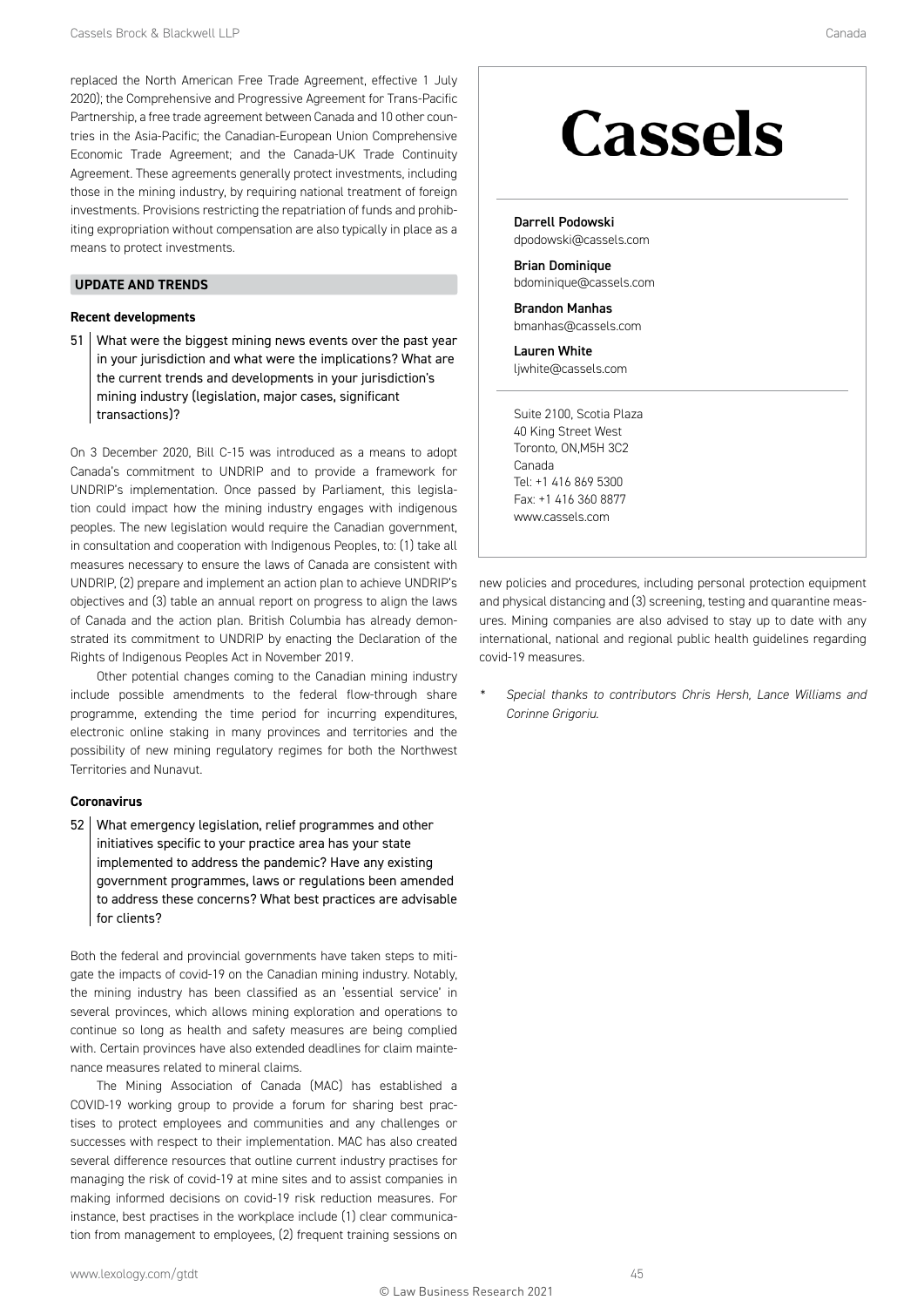### Cassels

#### YOU HAVE OUR UNDIVIDED ATTENTION

Face-to-face, across the table, working together to find practical solutions to your legal challenges. We're personally invested in your success and driven to achieve the best possible outcomes. We form strong, genuine relationships that are built on trust and strengthened by results. At Cassels, when it comes to our clients and our team, we are in this together.

[cassels.com](http://cassels.com)

 $\triangle$